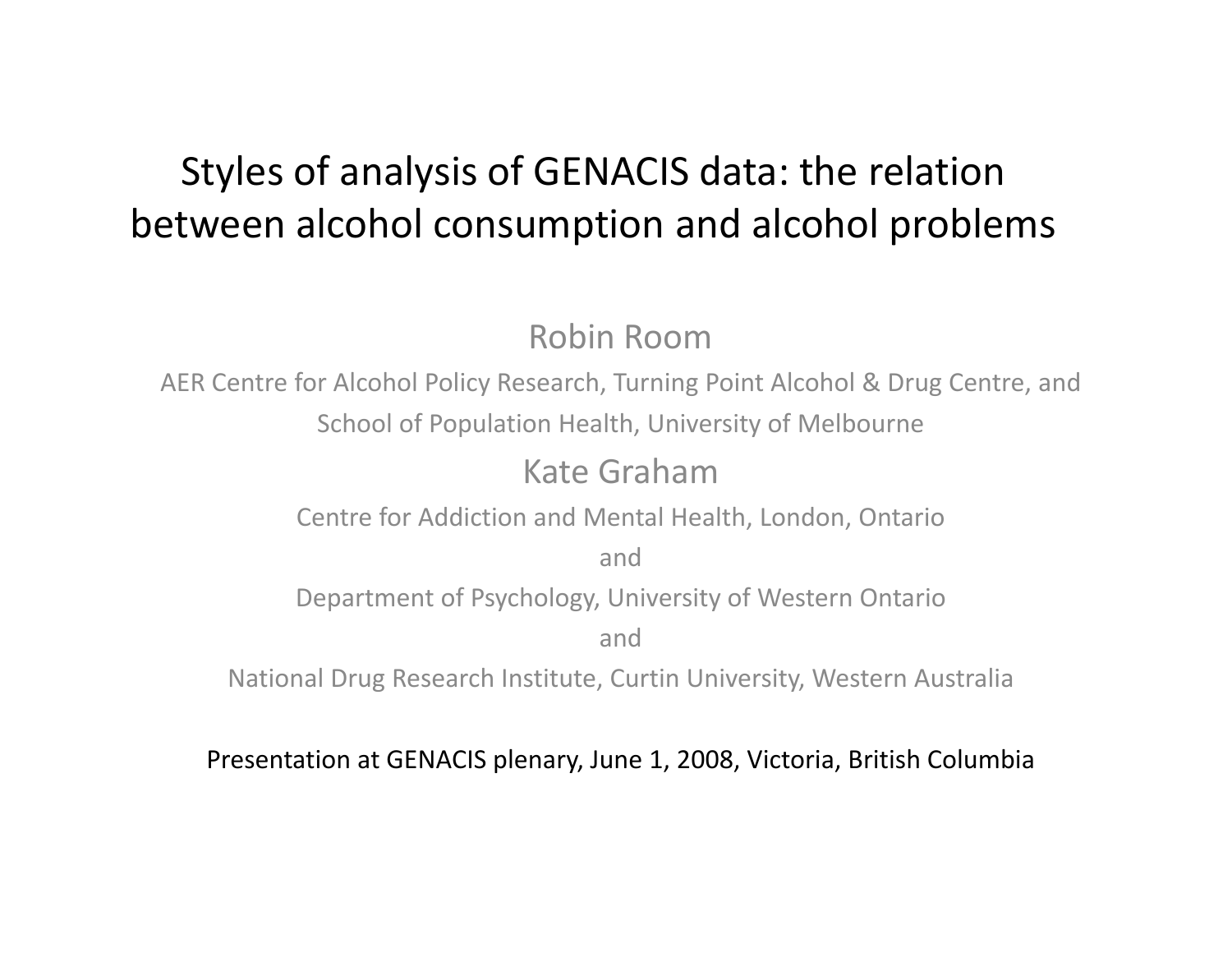# Relationships: predictors  $\rightarrow$  consumption  $\rightarrow$  problems



- 1. B $\rightarrow$ C: Relation of amount & patterns of consumption to alcohol problems
- 2.  $A\rightarrow C$ : relation of predictors to alcohol problems
- 3. A $\rightarrow$ C controlling for B: relation of predictors to the risk of problems for a given consumption
- 4. B $\rightarrow$ C controlling for A: context etc. intermediating relation of consumption & problems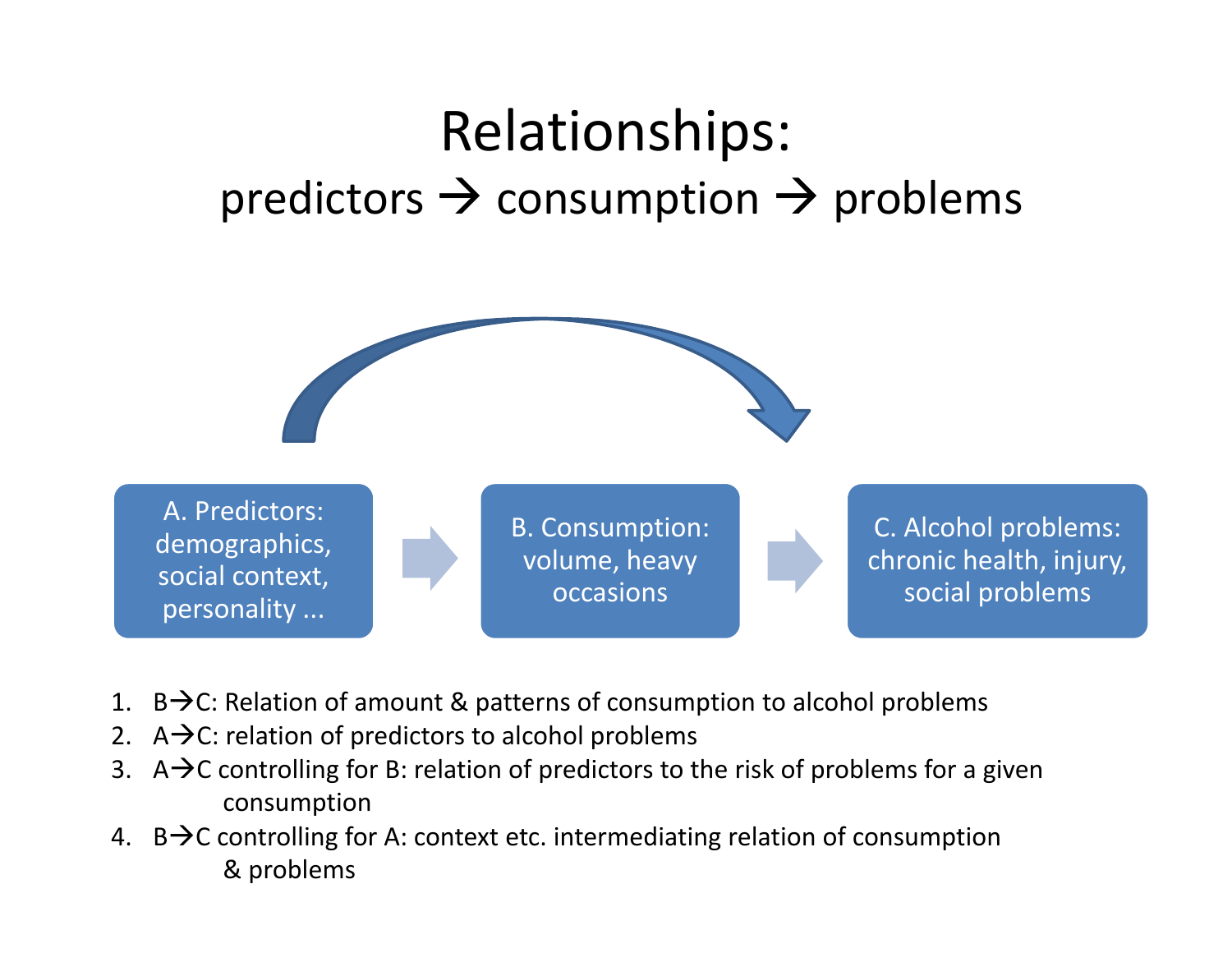# $B \rightarrow C$

## **Relation of amount & patterns of consumption alcohol problems**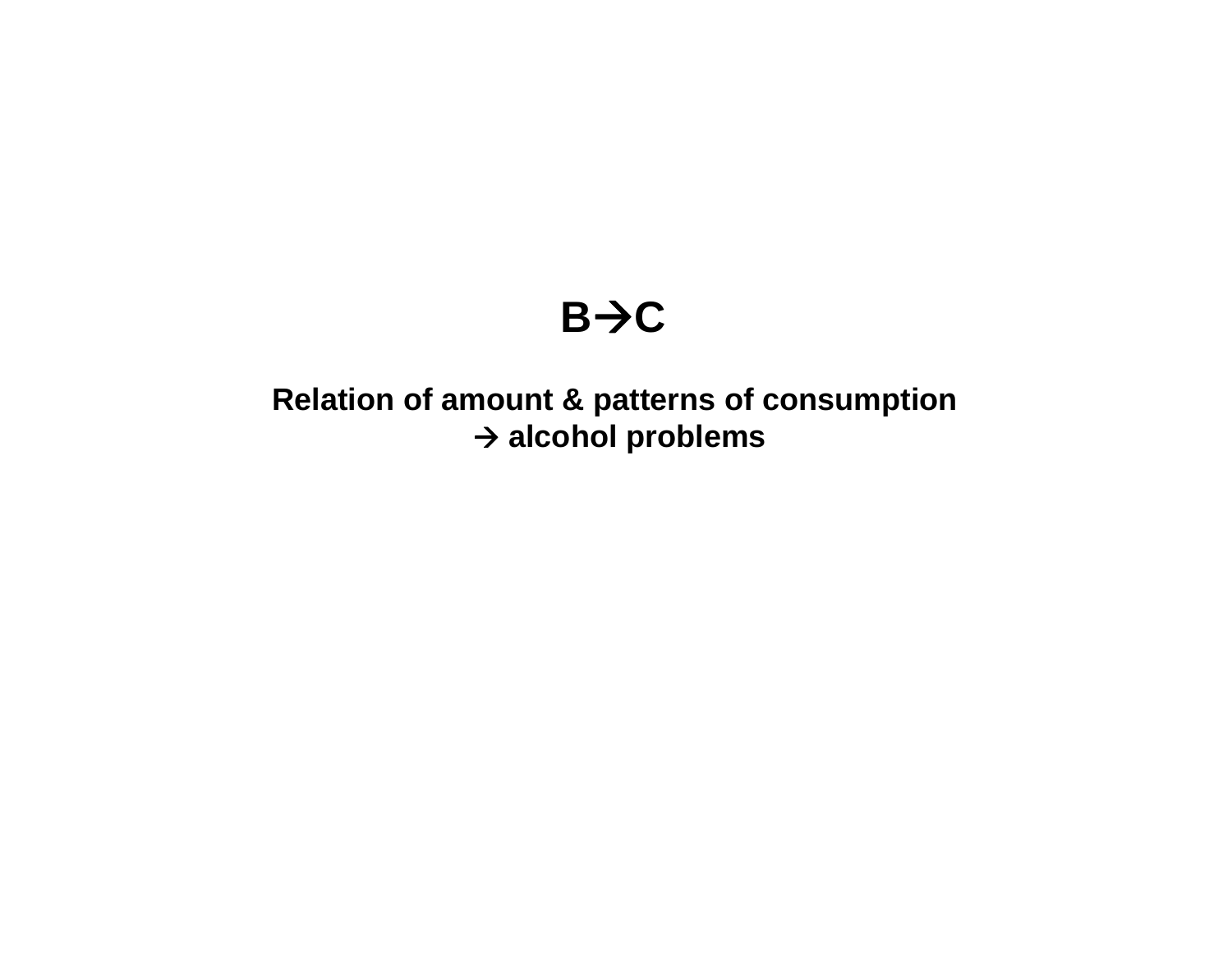# 1.a. Relation of amount and pattern of consumption to problems: problem score

Figure 8. Average consequence index as a function of aimum frequency of drinking 6+ drinks, by country. Men on the left and women on the right



Pia Mäkelä et al., *Drinking habits in the Nordic Countries*. Oslo: SIFA Report No. 2/99, 1999.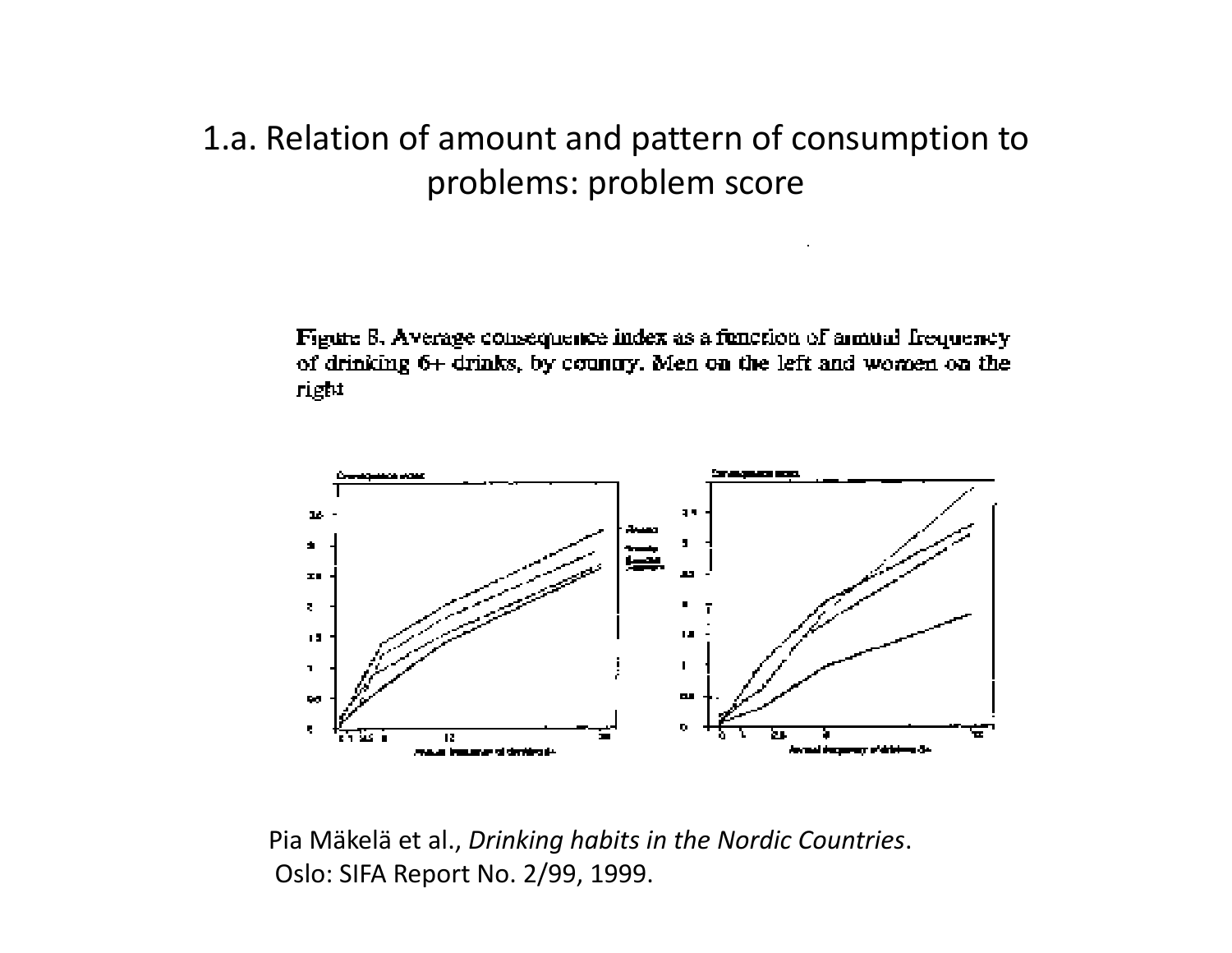# 1.b. Relation of amount and pattern of consumption to problems: number of harms from drinking



Figure 1. Harm to life-areas from drinking by volume of drinking: two or more harms reported in the lsat 12 months (\* friendships; + health;  $\bullet$ happiness;  $\frac{1}{2}$ k homelife;  $\blacktriangle$  work, study, employment;  $\Box$  finances).

Room, R., Bondy, S.J. & Ferris, J. The risk of harm to oneself from drinking, Canada, 1989. *Addiction* 90:499‐513, 1995. (mislabeled: should be "Percent reporting each harm")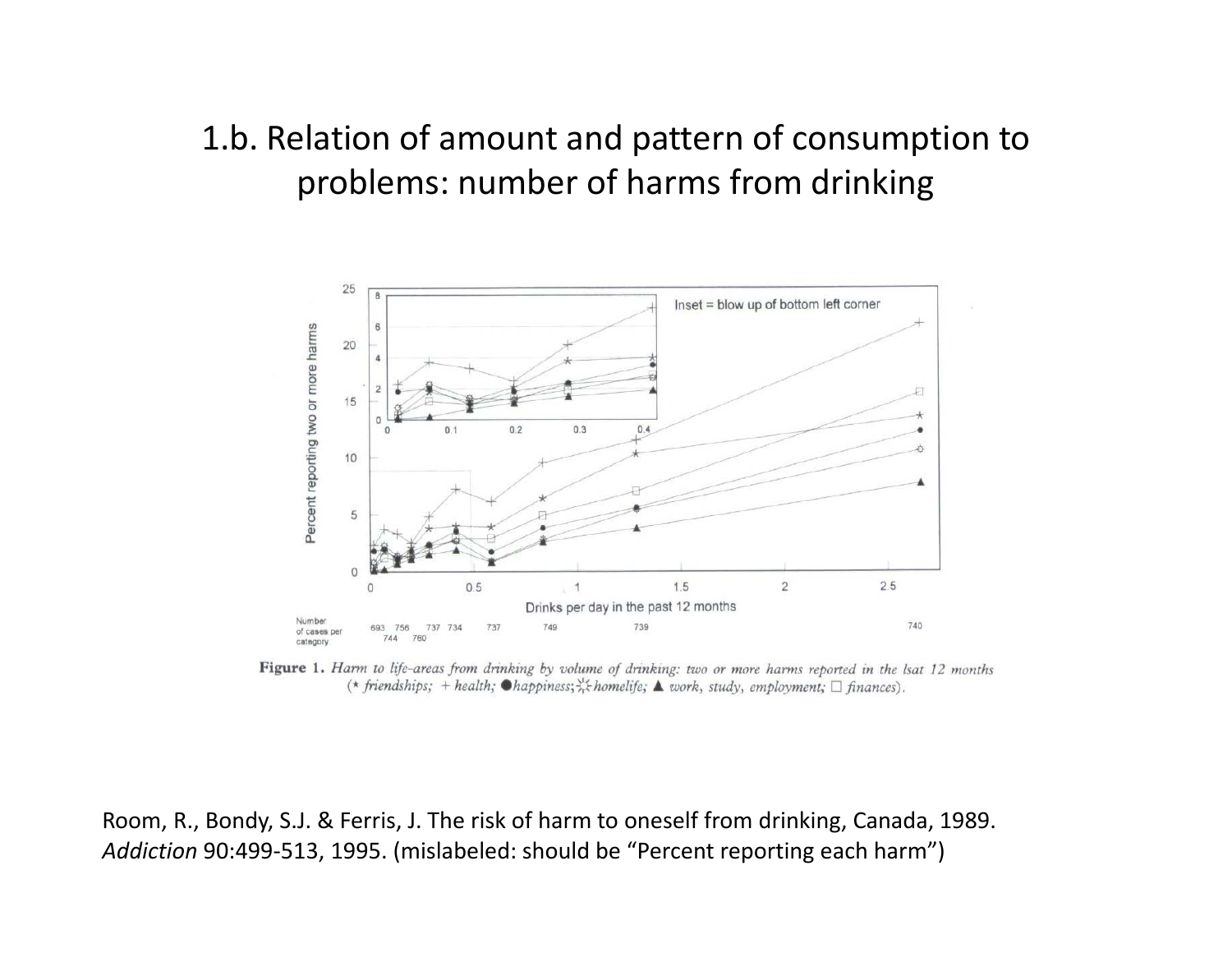1.c. Relation of amount and pattern of consumption to problems:

different aspects of drinking  $\rightarrow$ specific types of problem consequences

How much drinking is too much? It depends on the problem (examples of different patterns of relationship for headache/nausea, finances and fighting)

From Graham, K. (March, 2007). *Drinking and drinking problems among Canadian men*. The Canadian Conference on Men's Health: Raising the Standard, Victoria, BC.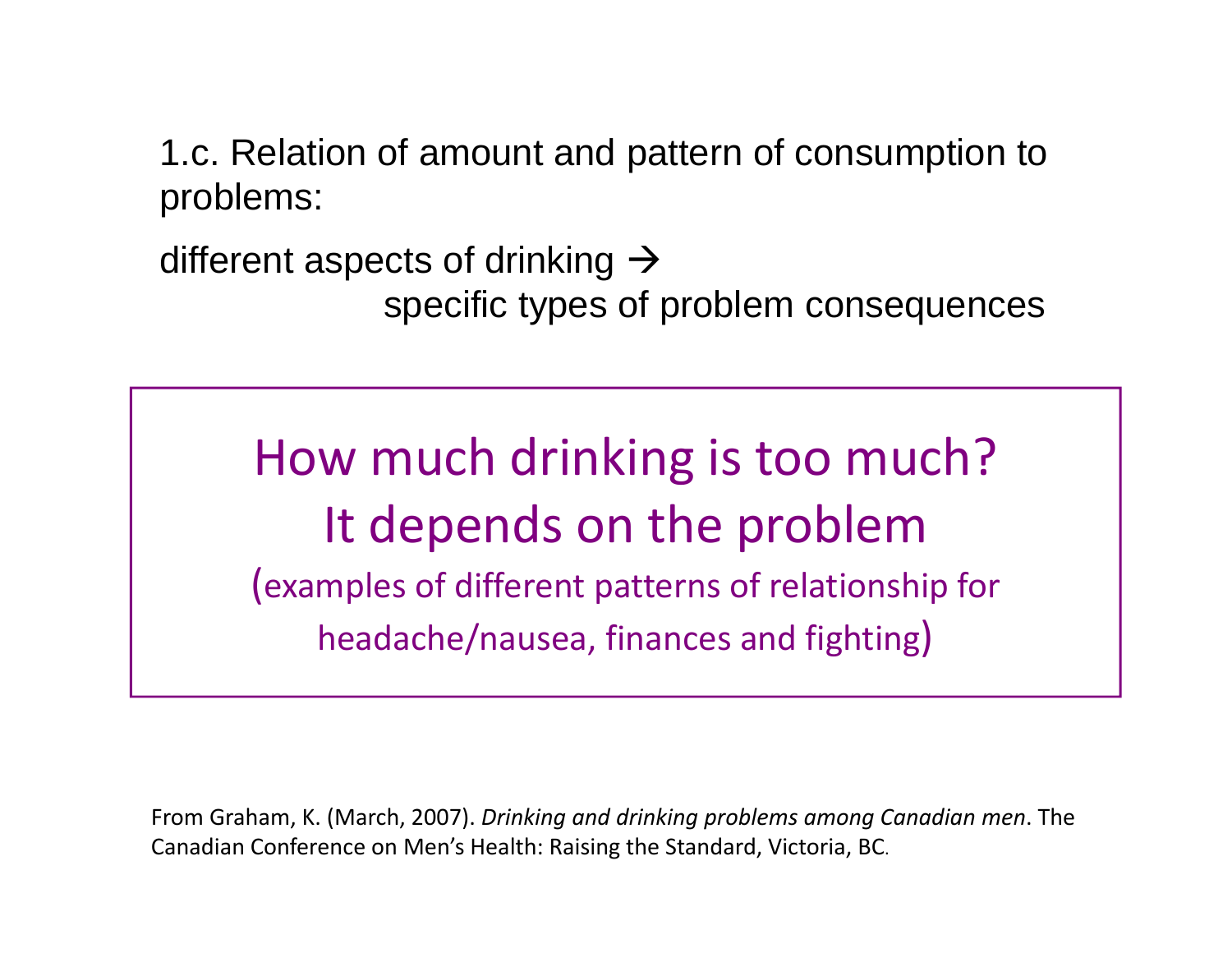#### **Percent of men who had <sup>a</sup> headache or nausea after drinking**

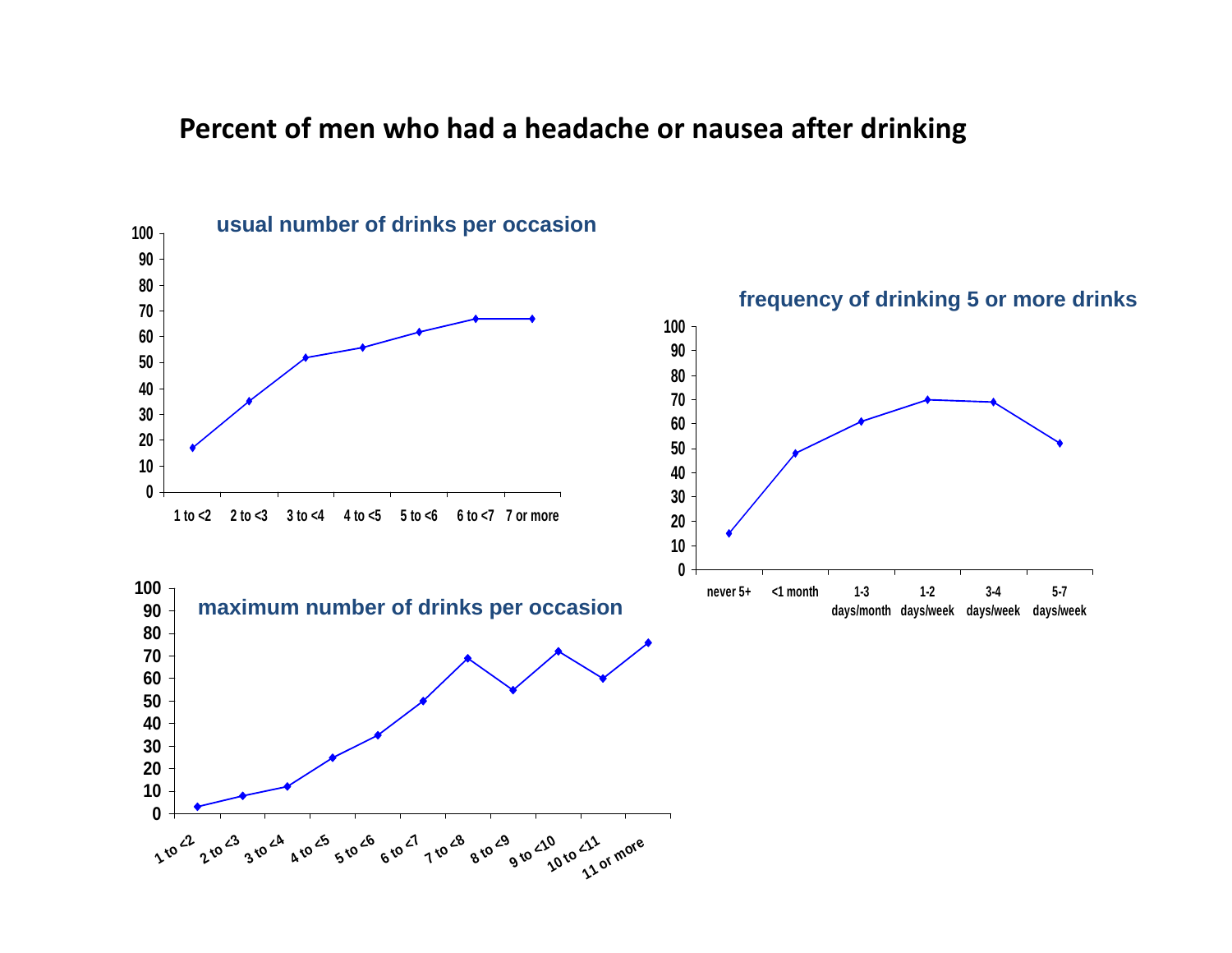#### **Percent of men reporting harmful effects on finances from drinking**

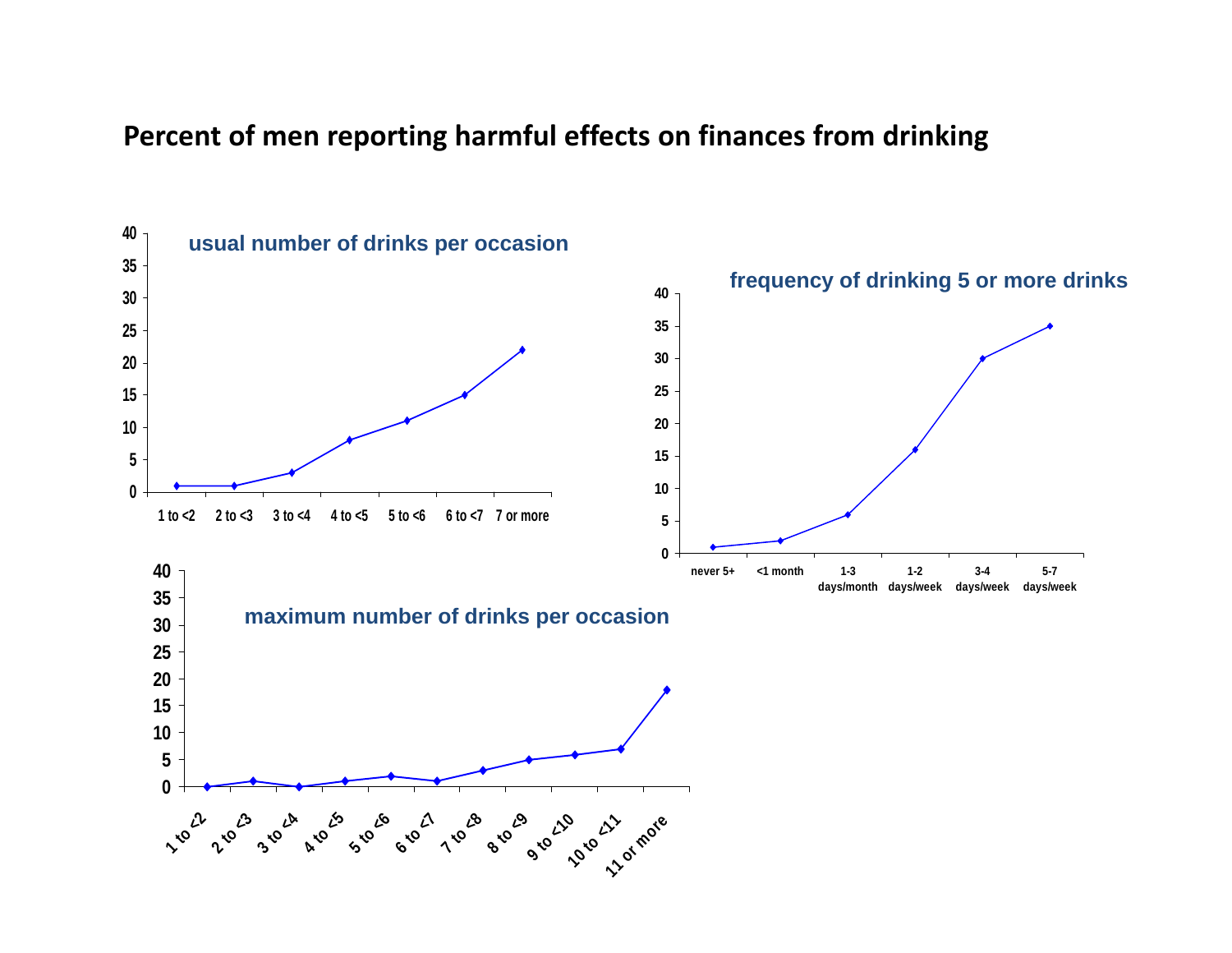#### **Percent of men who had gotten into <sup>a</sup> physical fight when drinking**

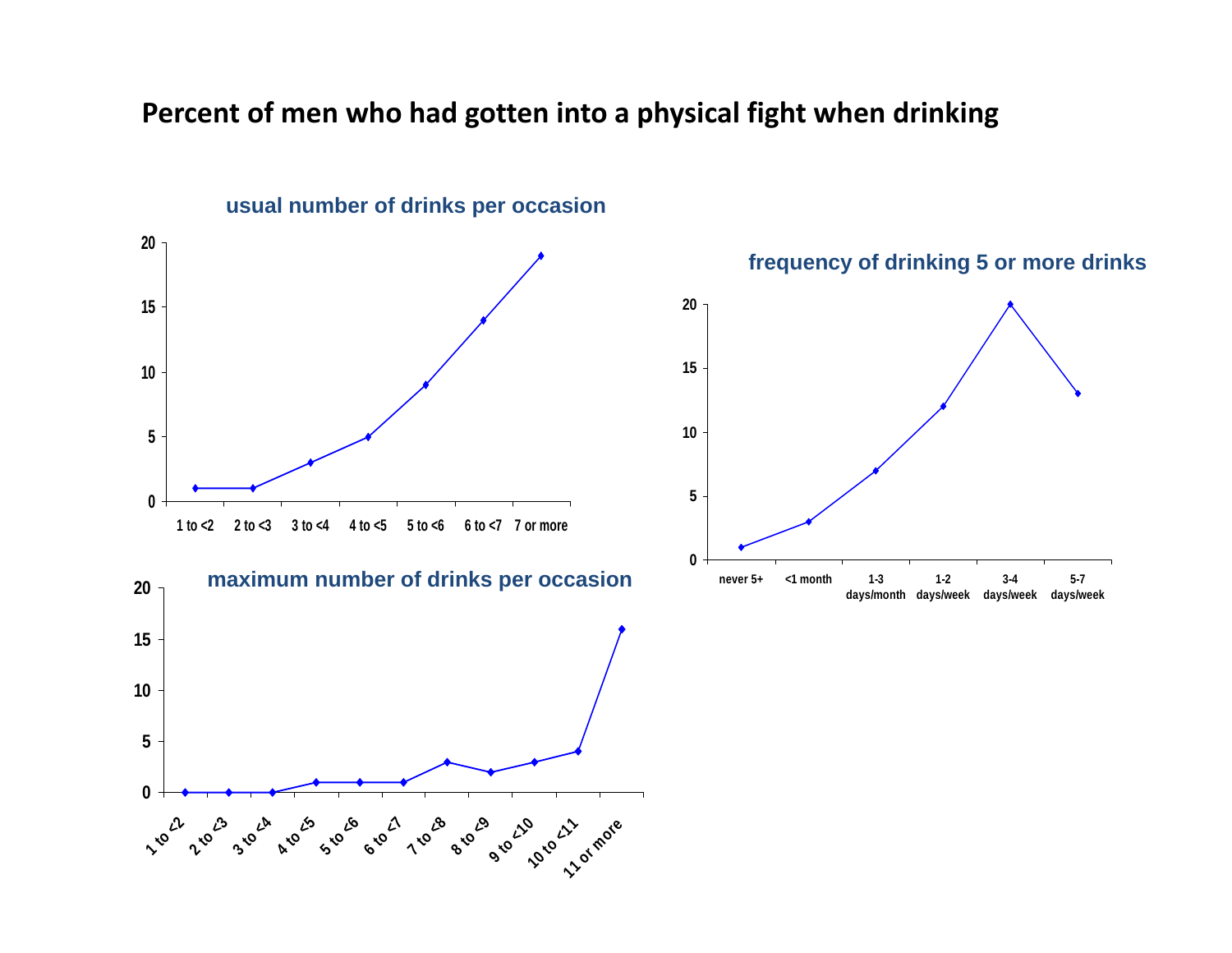# 1.d. Relation of amount and pattern of consumption to problems: amount crossed with pattern



**Figure 3.** Нати to life-areas from drinking by valume of drinking and drinking  $5 +$  per accasion, move move annual reported. in the last 12 months ( $\overline{T}$  5 + last than monthly or not at all,  $\triangle$  5 + at least monthly).

Room, R., Bondy, S.J. & Ferris, J. The risk of harm to oneself from drinking, Canada, 1989. *Addiction* 90:499‐513, 1995.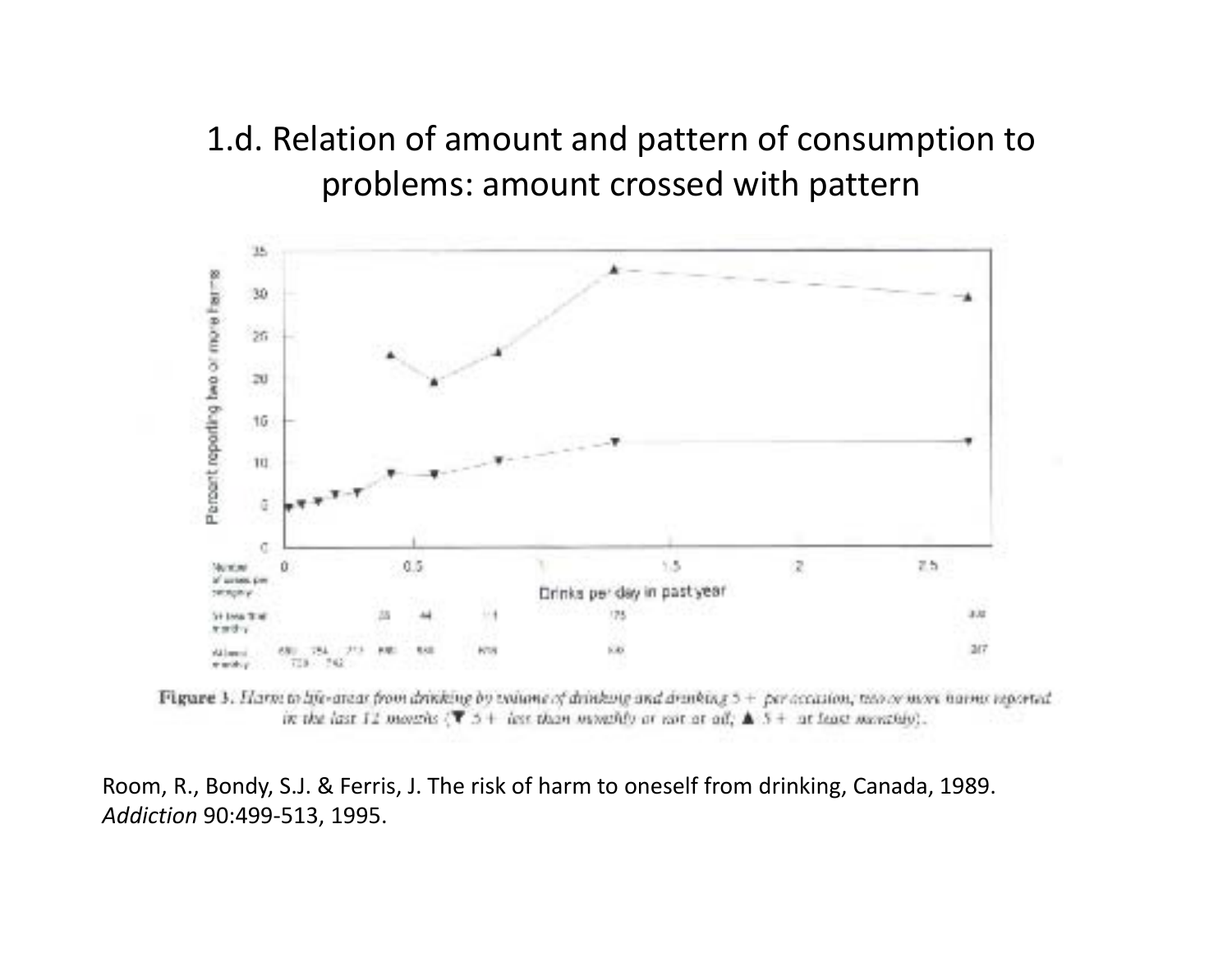# $A \rightarrow C$

# Relation of nondrinking predictors  $\rightarrow$  alcohol problems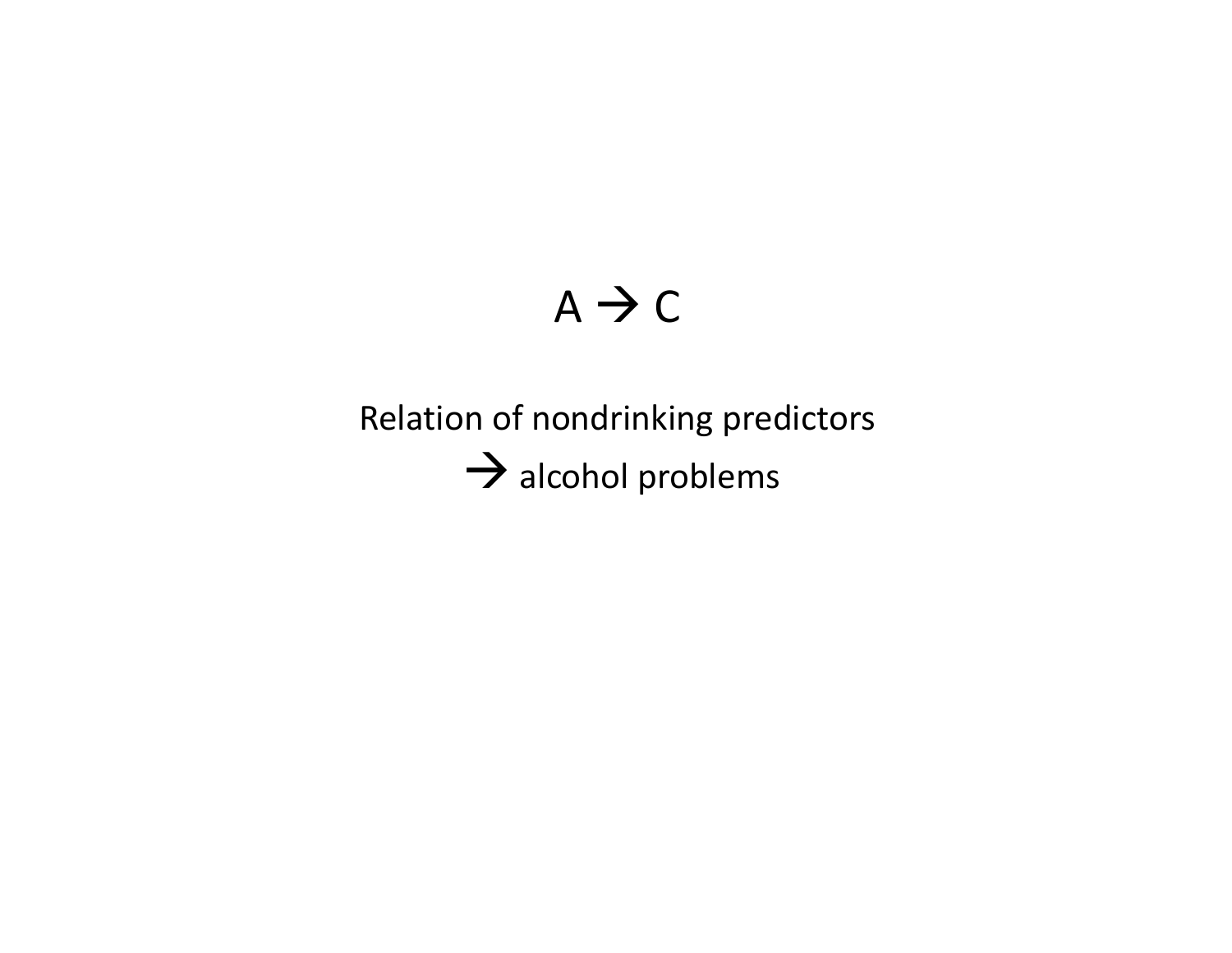2.a. Relation of predictors to alcohol problems ‐‐- gender and age

Graham, K., Demers, A., Bernards, S. with Dell, C., George, A., Kairouz, S., Nadeau, L., Poulin, C., Rehm, J., Wells, S. (November, 2005). *Regional, gender and demographic variations in alcohol problems in Canada: Results from the GENACIS Canada Survey*. Paper presented at "Issues of Substance" Canadian Centre on Substance Abuse National Conference, Markham, Ontario.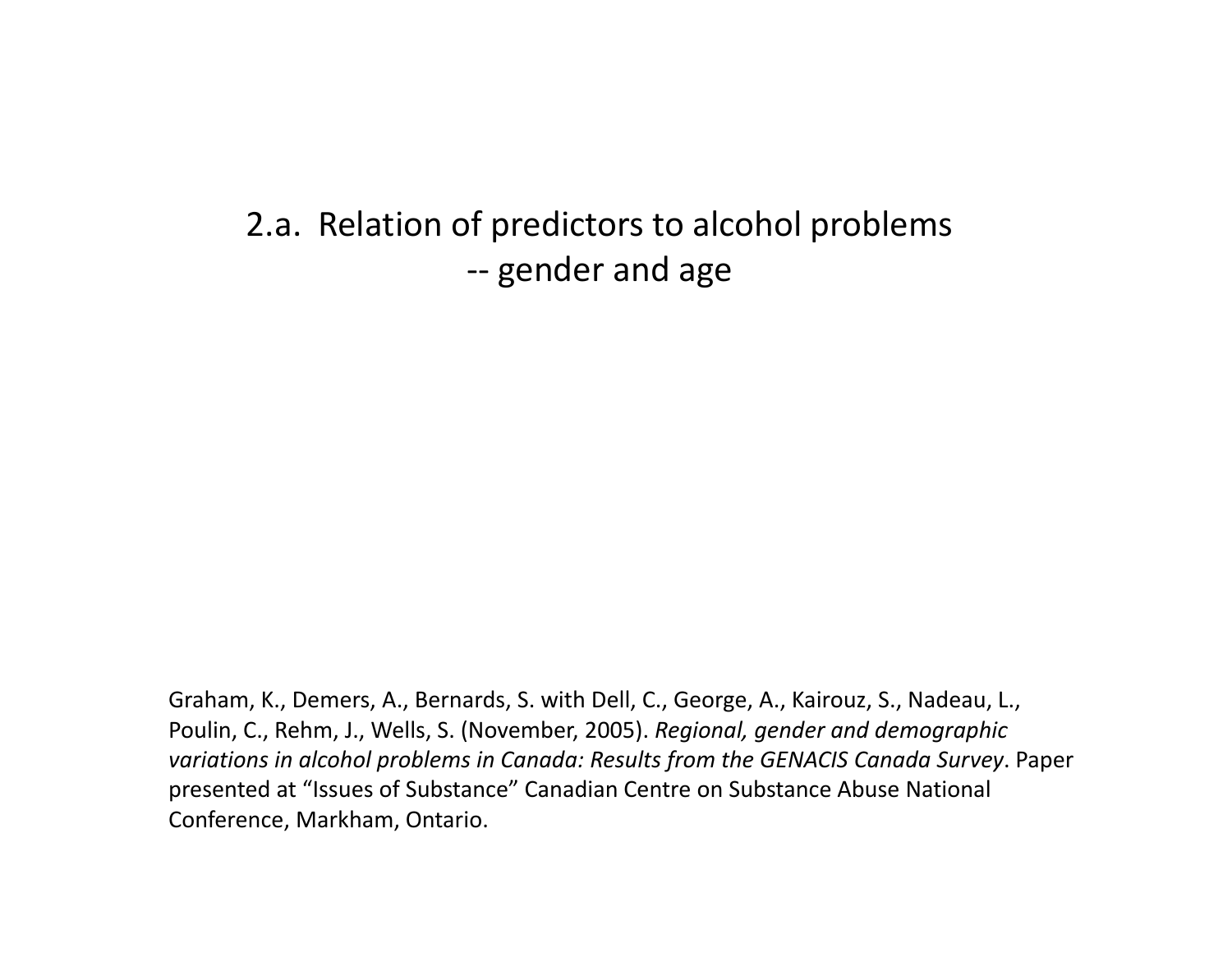Percent of all respondents scoring 8 or more on the AUDIT by gender and age group (abstainers and light infrequent=0)

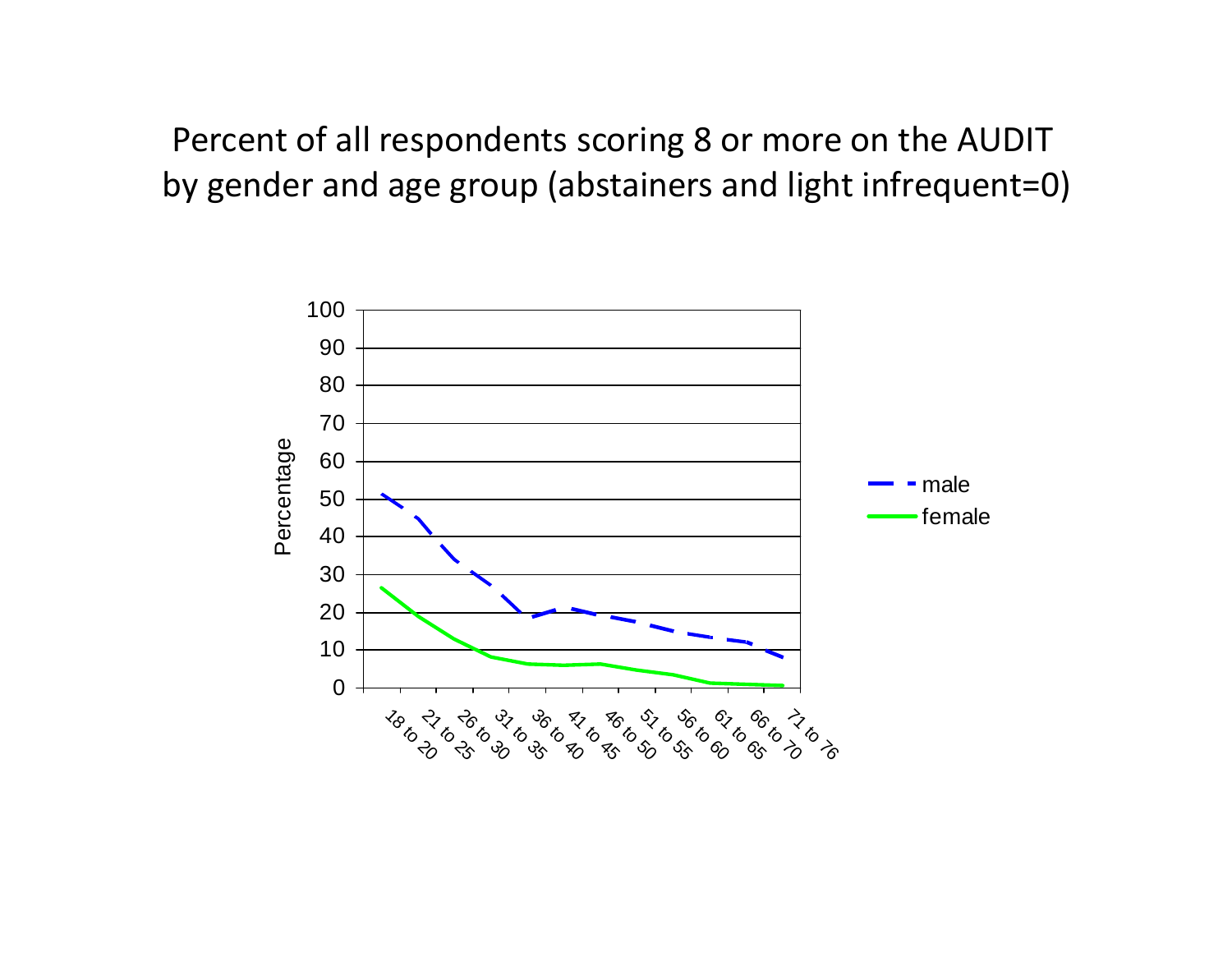Had enough to drink so that you felt the effects of the alcohol for example, your speech was slurred or you had trouble walking steadily (by gender and age group)

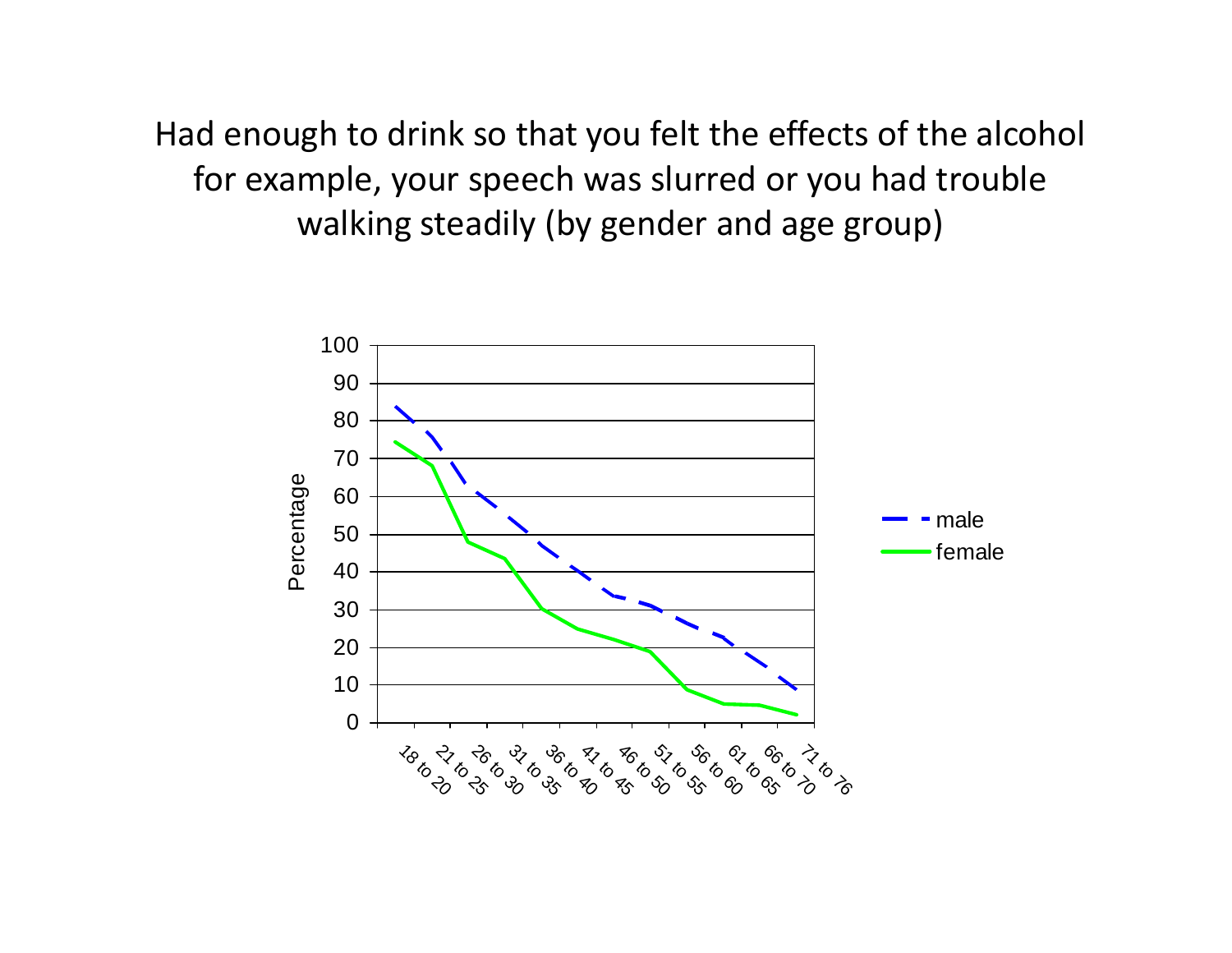# Found that you were not able to stop drinking once you had started (by gender and age group)

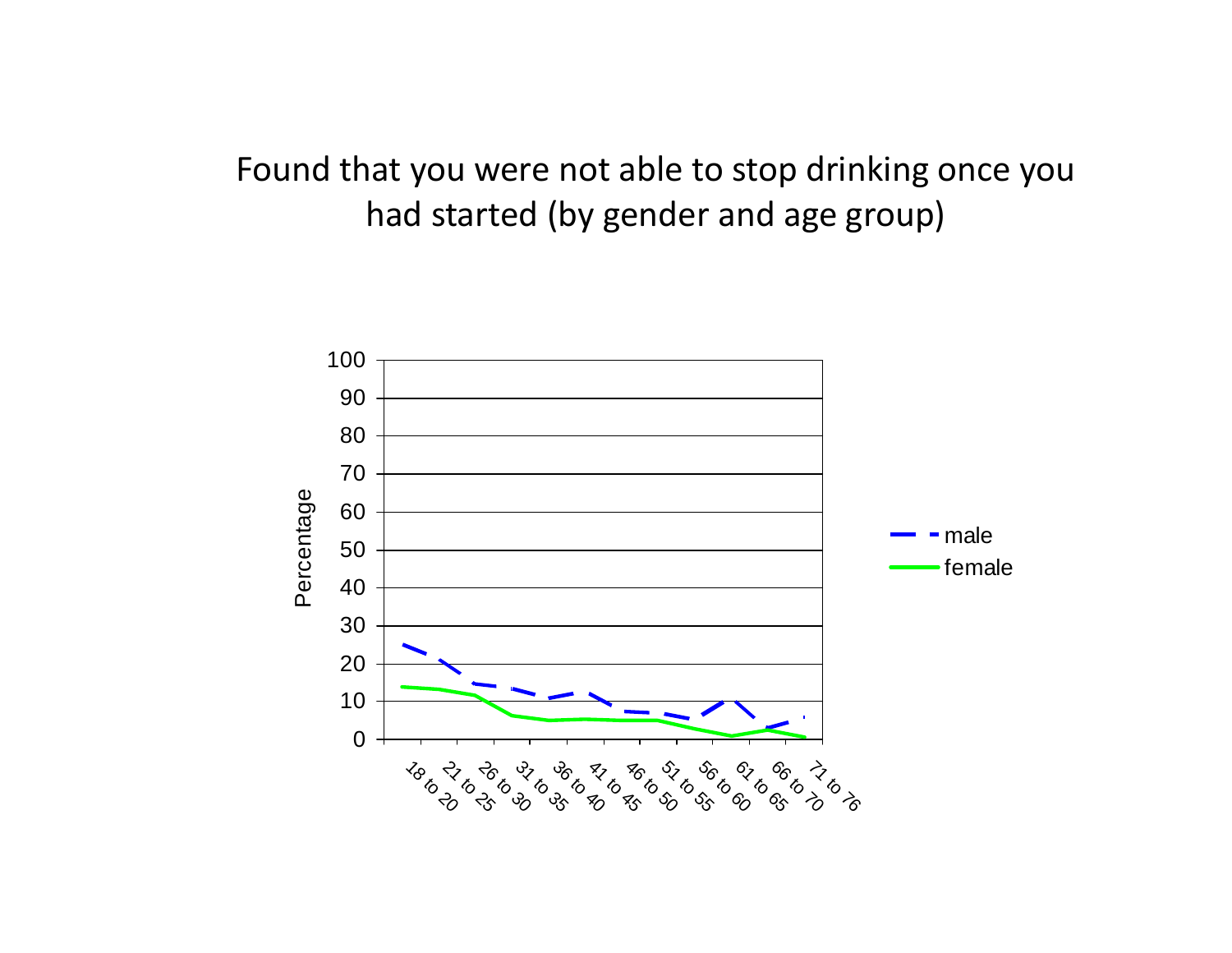The following persons tried to get you to cut down on your drinking –partner, child or health worker/doctor (by gender and age group)

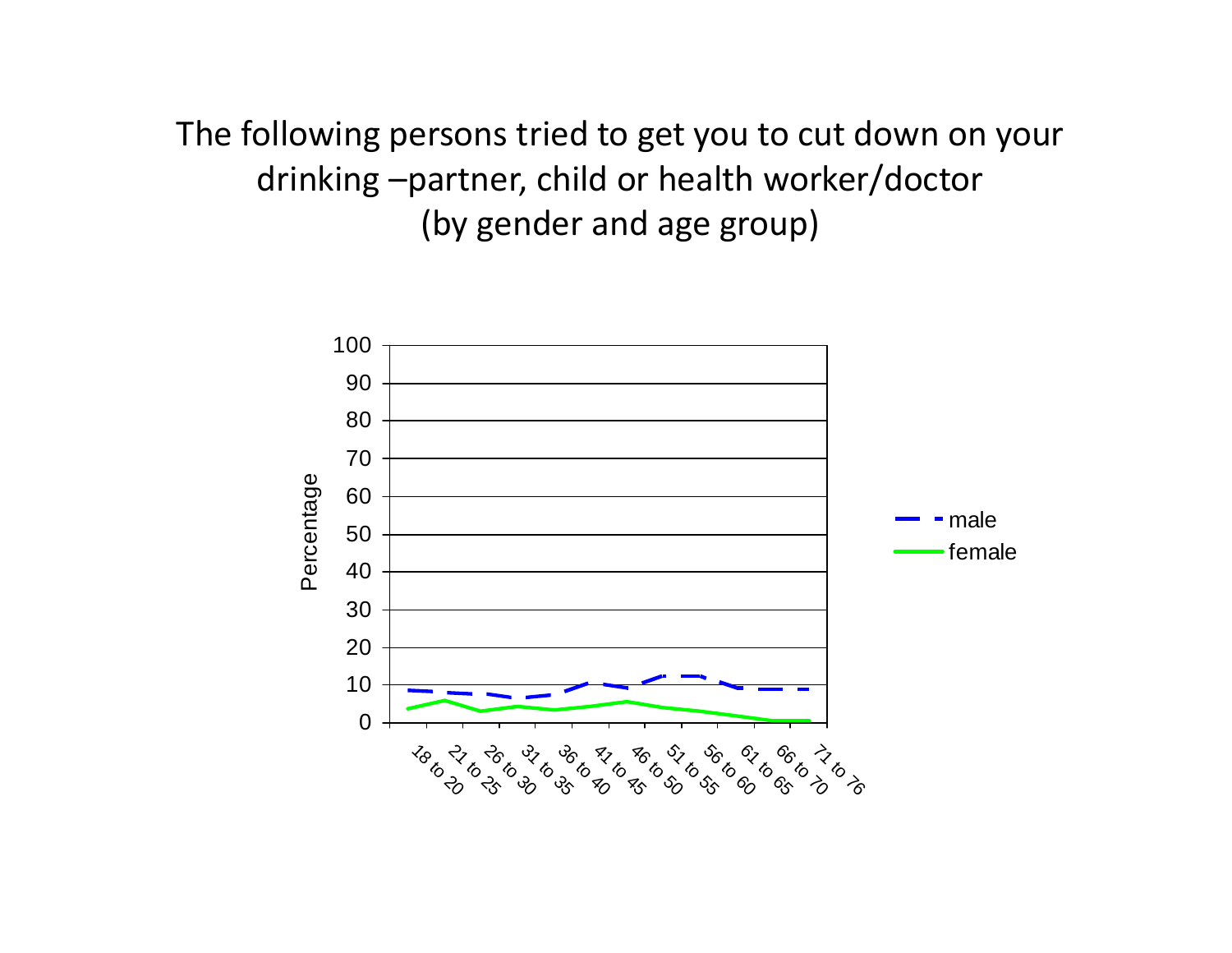Tried to cut down or quit drinking (by gender and age group)

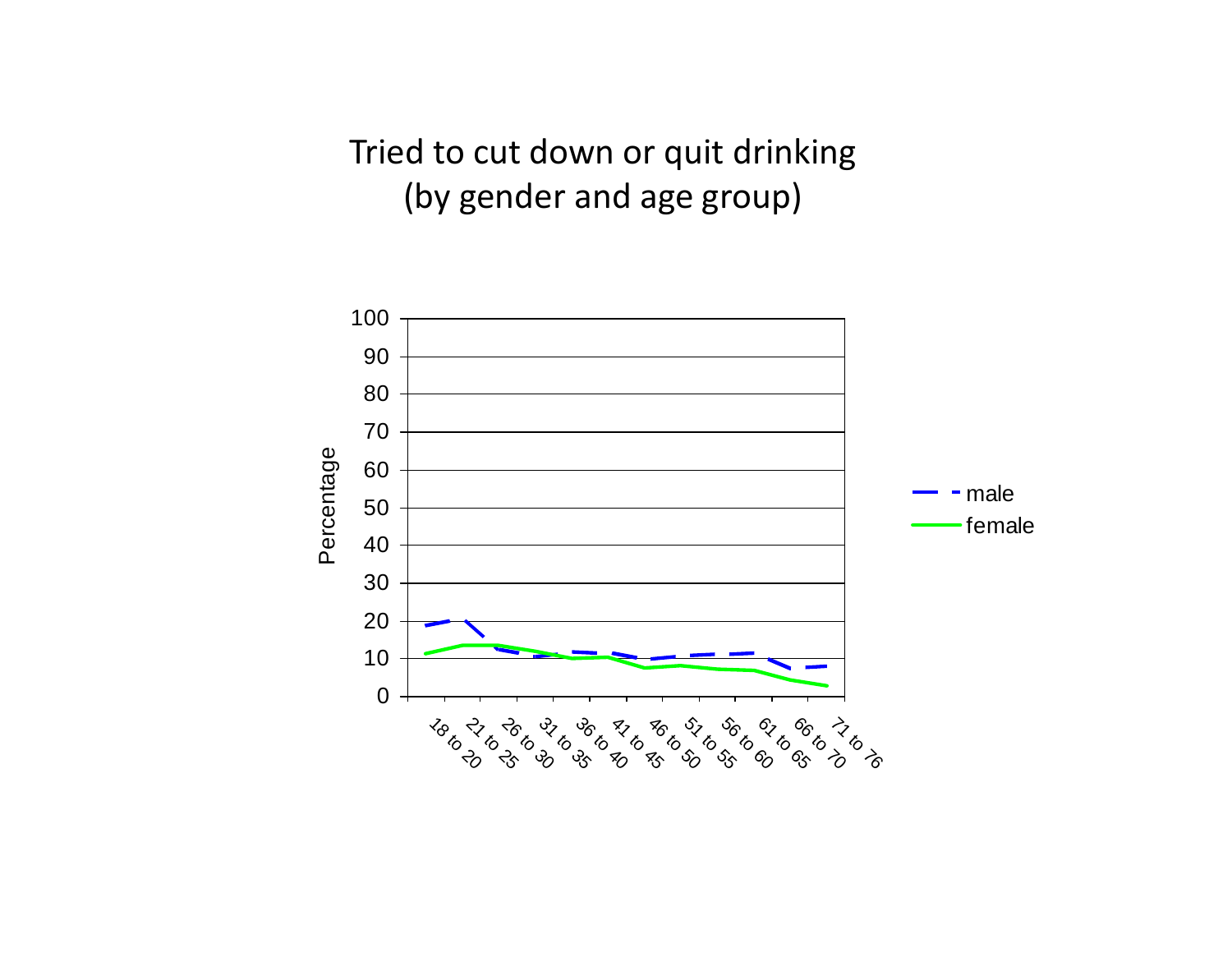# Driven after having 2 or more drinks in the previous hour (by gender and age group)

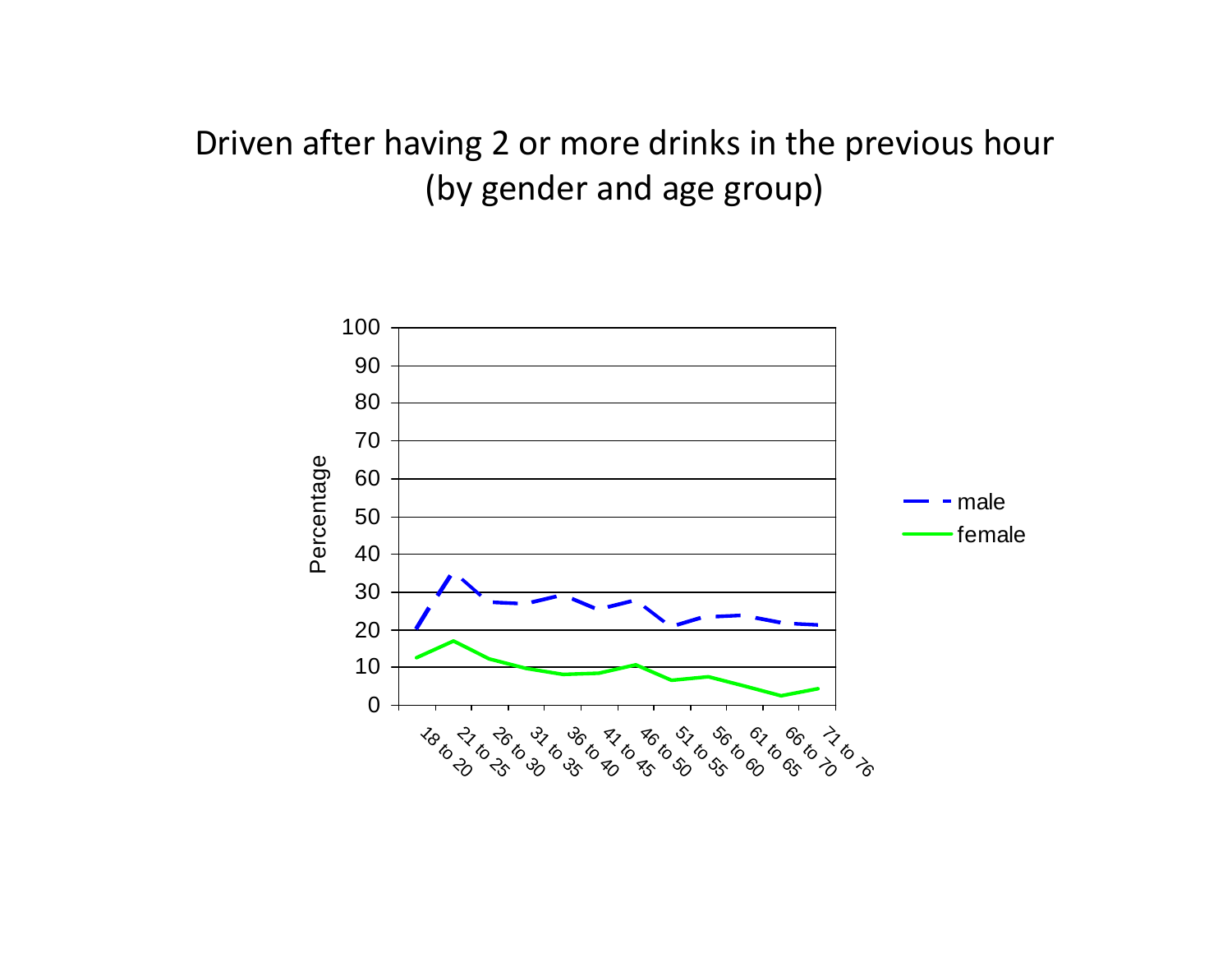# Gotten into <sup>a</sup> physical fight while drinking (by gender and age group)

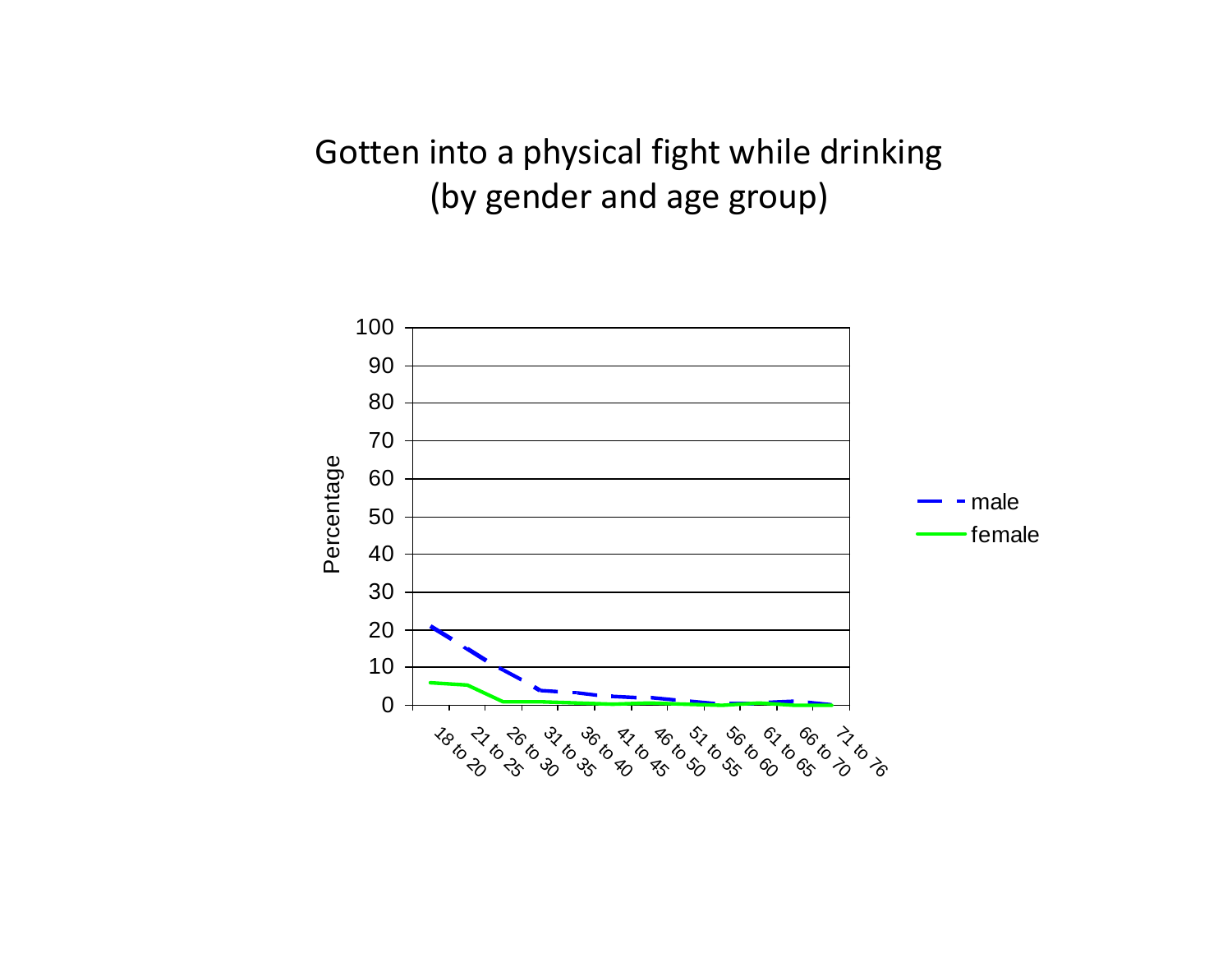# $A \mid B \rightarrow C$

Relation of different measures of consumption  $\rightarrow$  problems in predictor categories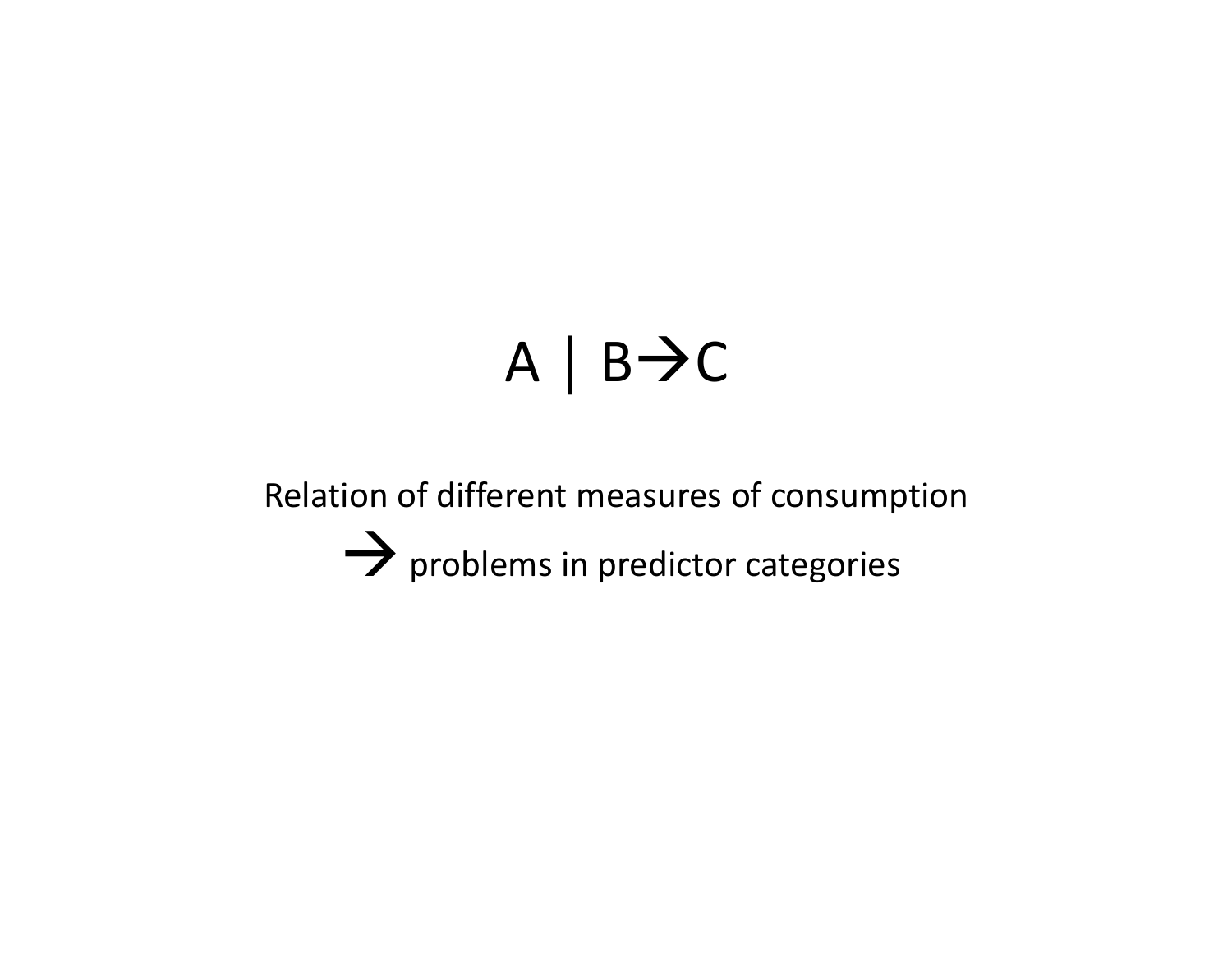2b. Relation of different measures of consumption to problems in predictor categories – example of correlations between different measures of drinking and depression for males compared to females

Graham, K., Massak, A., Demers, A, & Rehm, J. (2007) Does the association between alcohol consumption and depression depend on how they are measured? *Alcoholism: Clinical and Experimental Research 31:*78‐88*.*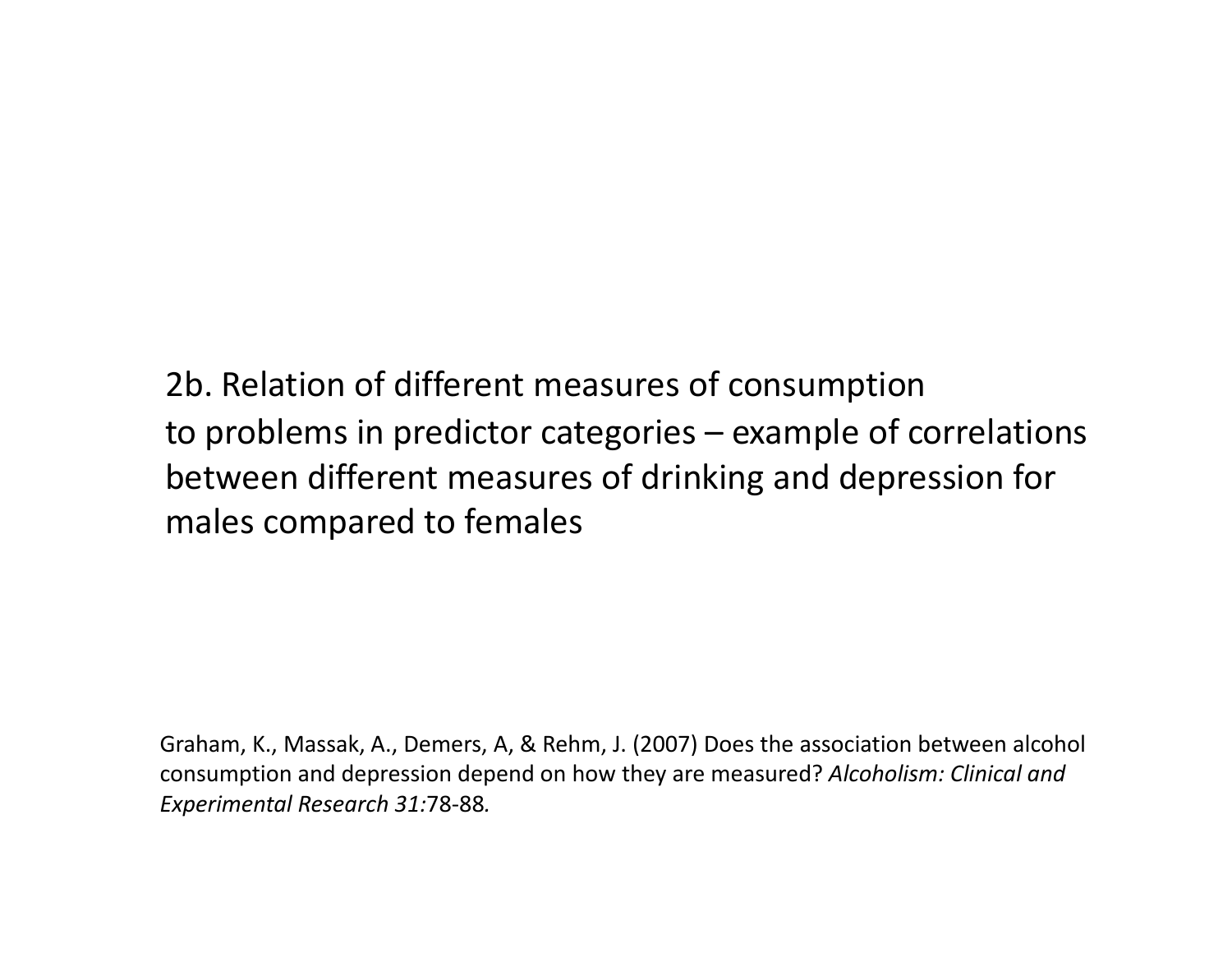# Depression and drinking:

1. Average correlation between depression and four types of alcohol measures (frequency, volume, usual and maximum quantity and heavy episodic drinking) for males and females

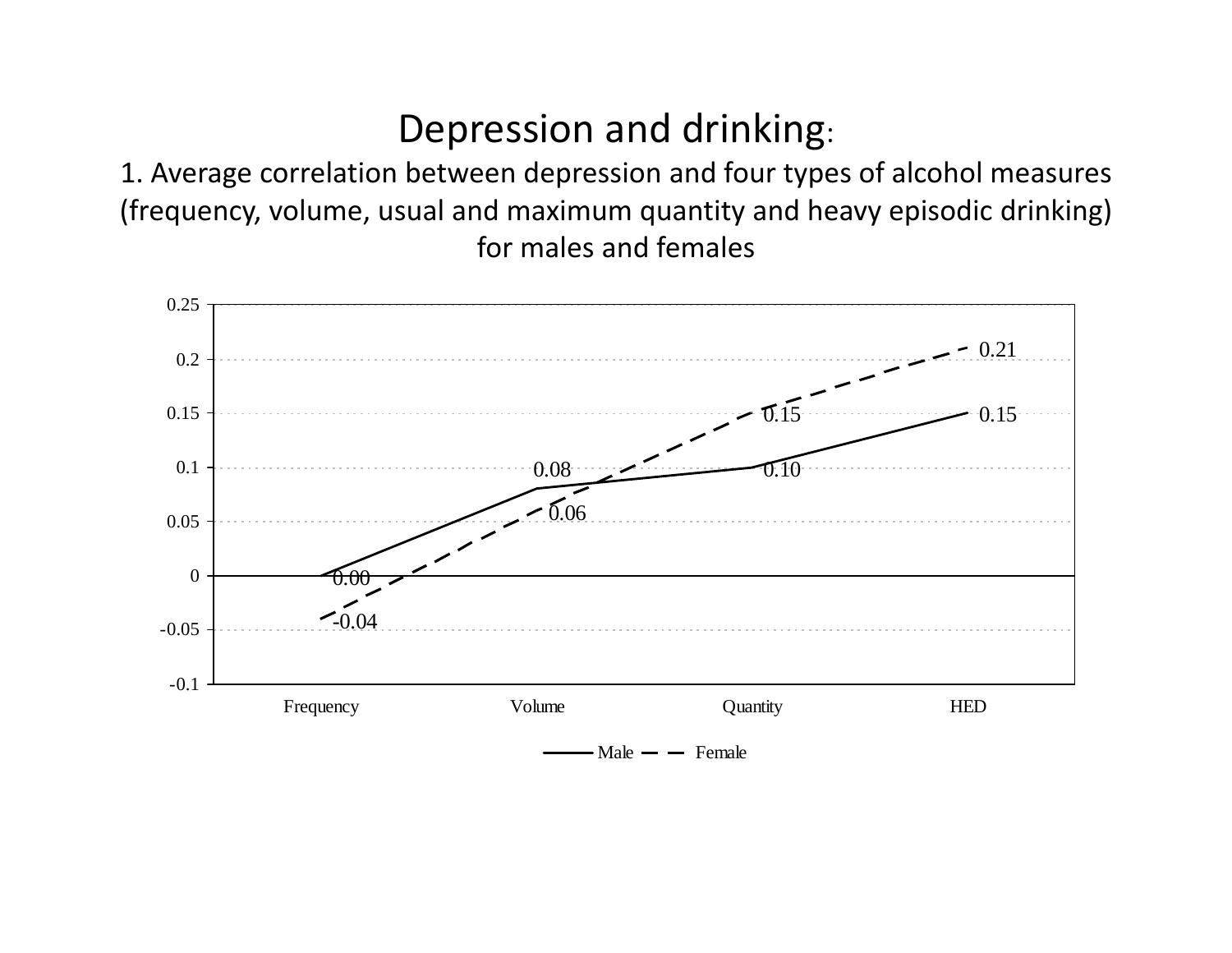Percent of males and females who met the criteria for <sup>a</sup> diagnosis of major depression based on the CIDI by usual quantity per drinking day for past 12 months



Male  $-$  Female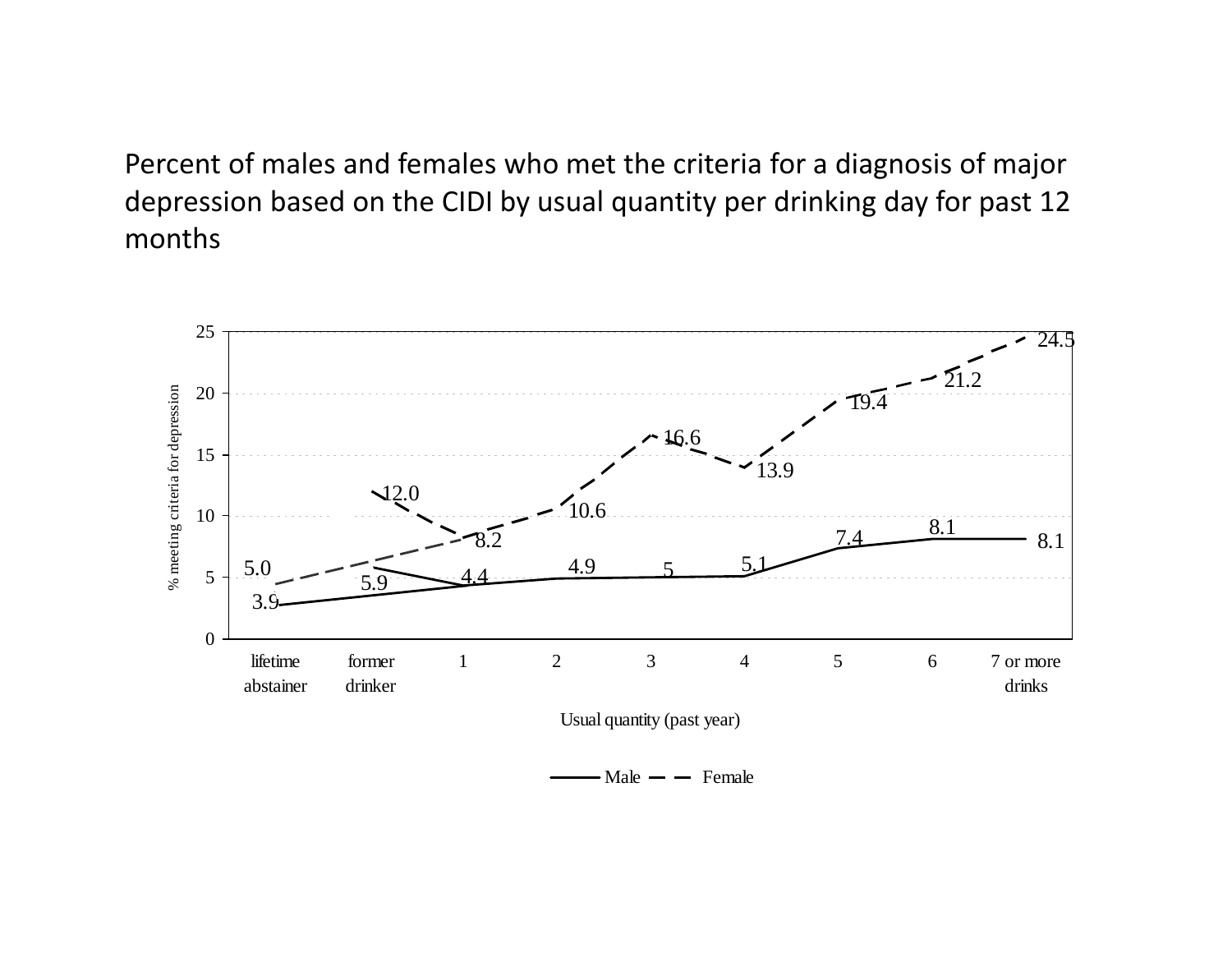Percent of males and females who met the criteria for <sup>a</sup> diagnosis of major depression based on the CIDI by frequency of drinking 5 or more drinks per occasion in the past year



Male  $-$  Female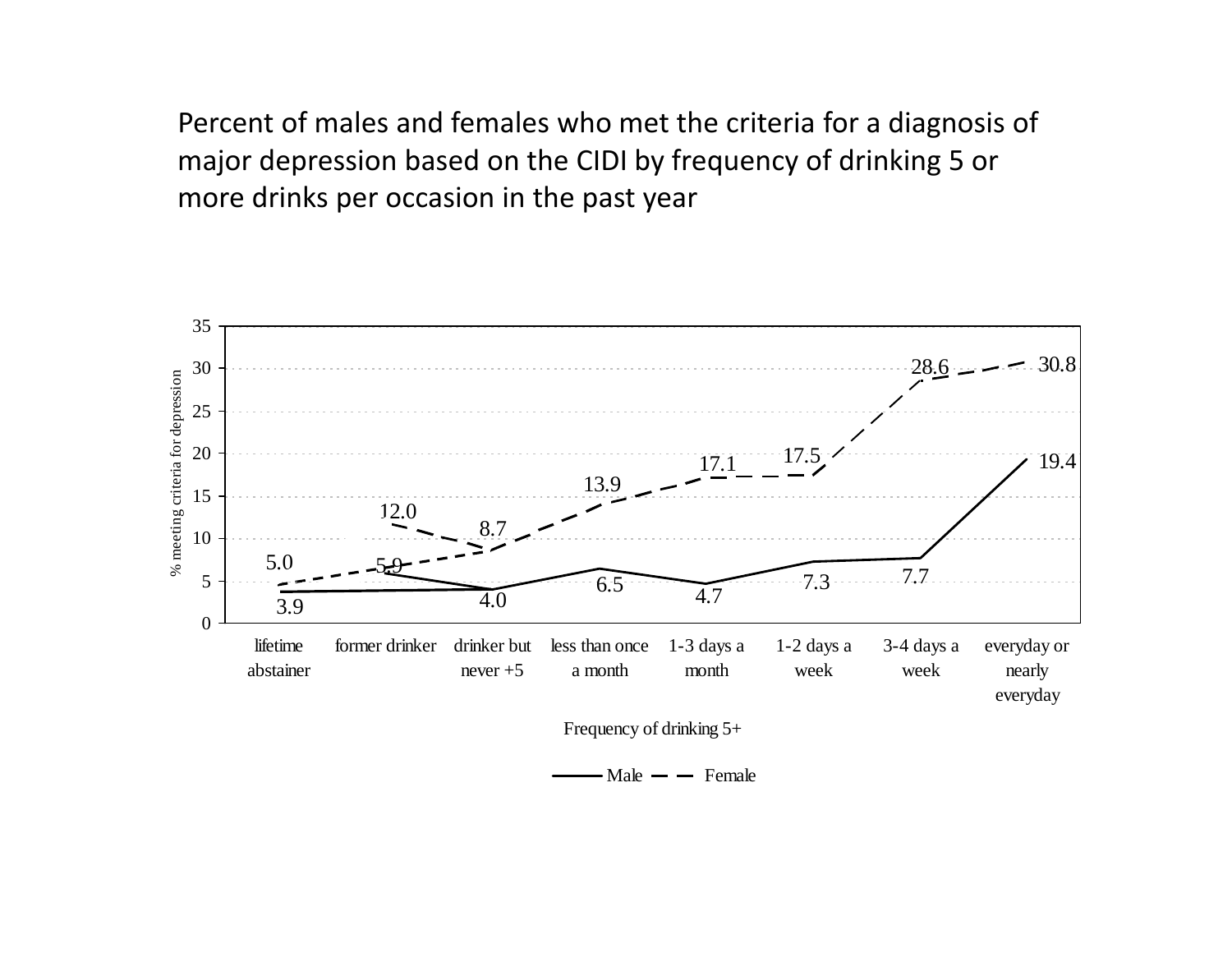# A $\bm{\rightarrow}$ C controlling for B

# Relation of predictors to the risk of problems at <sup>a</sup> given consumption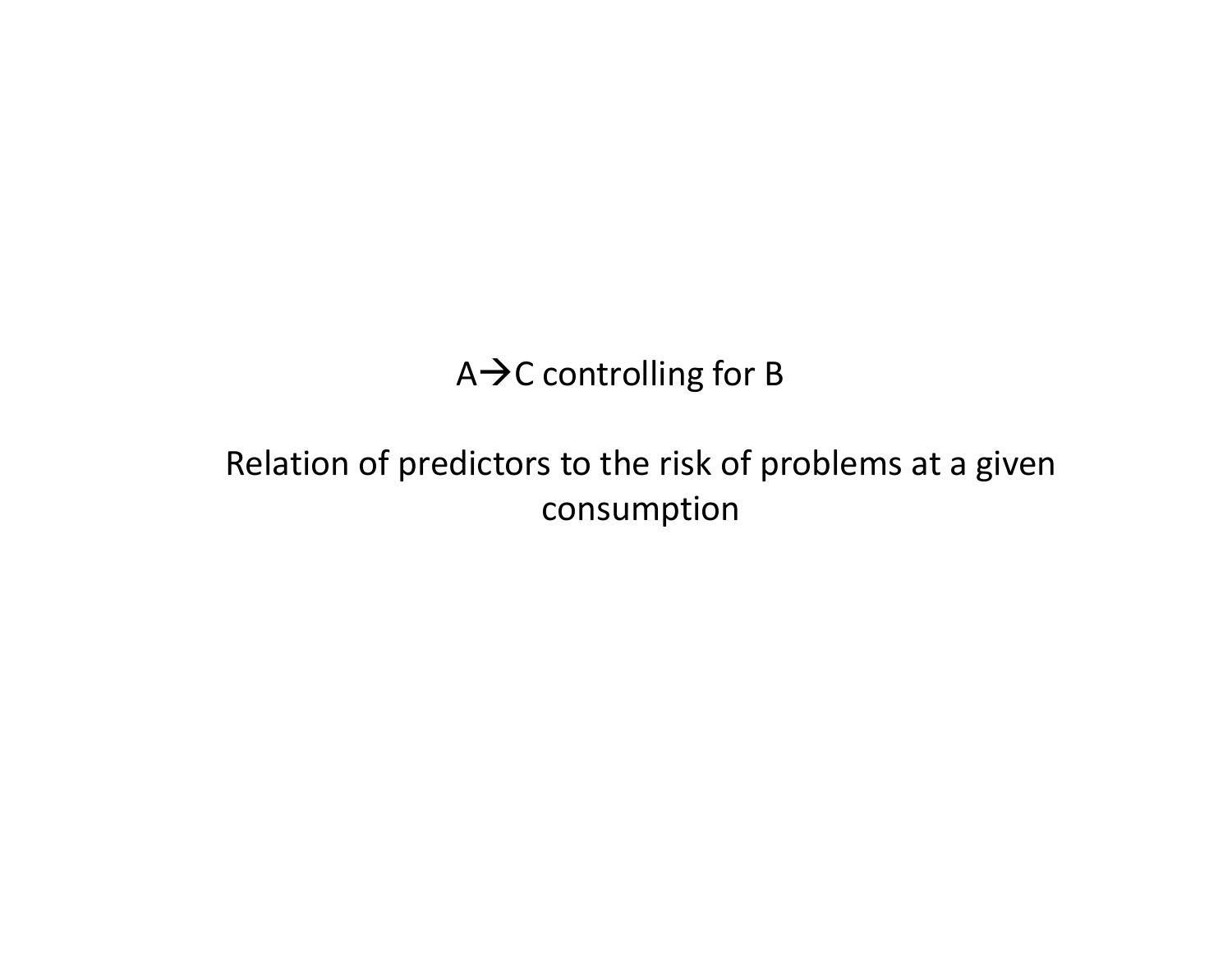# 3.a. Relation of predictors to the risk of problems for <sup>a</sup> given consumption: ratio of harm per litre/per binge

Hazardous behaviour score per drinking volume and occasions drinking five or more drinks, by age and sex (ratio with males aged 40 to 44 as baseline), National Drug Strategy Household Survey, 2004 (Livingston & Room, working paper, 2008)

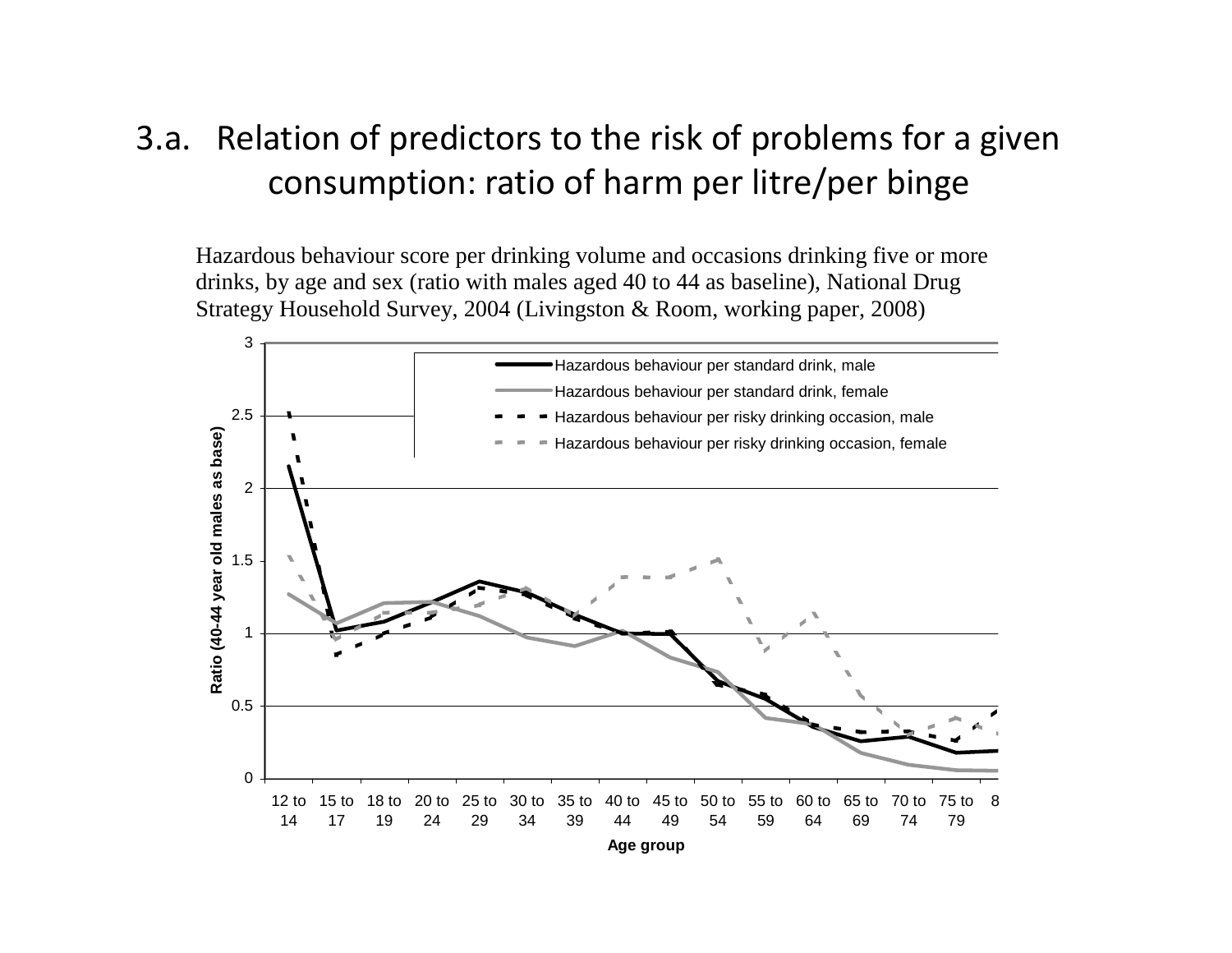3.b.  $A\rightarrow C$  controlling for B: does the relation between <sup>a</sup> predictor and rate of problems disappear when consumption is controlled?

Gender differences in problem rates controlling for alcohol consumption

– $-$  Gender difference disappears for some problems but not others

Graham, K. (March, 2007). *Drinking and drinking problems among Canadian men*. The Canadian Conference on Men's Health: Raising the Standard, Victoria, BC.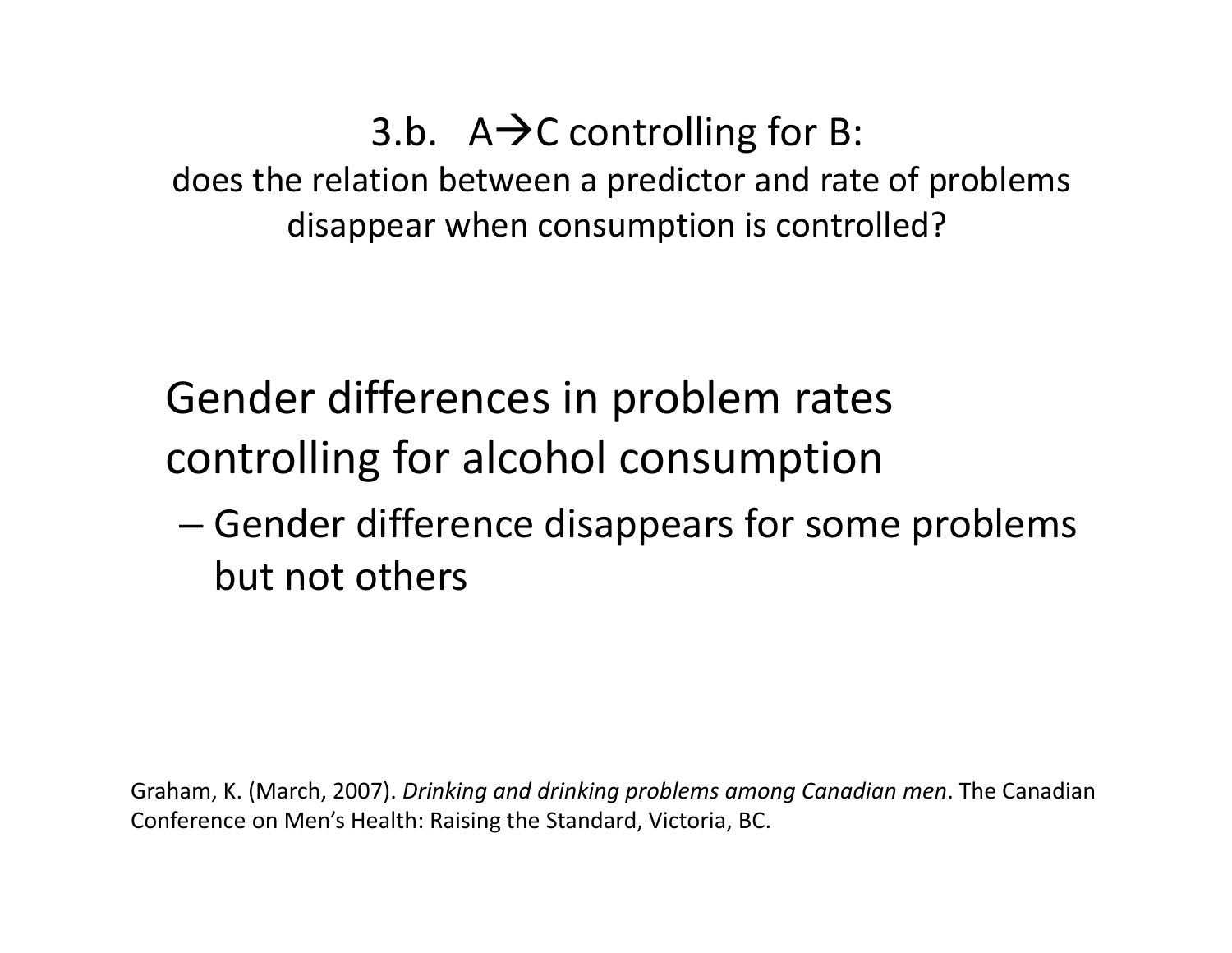# **Odds of experiencing problem consequences from drinking for men compared to women**



*The extended bar shows the raw odds; the dark green bar shows the odds ratio controlling for drinking pattern and context*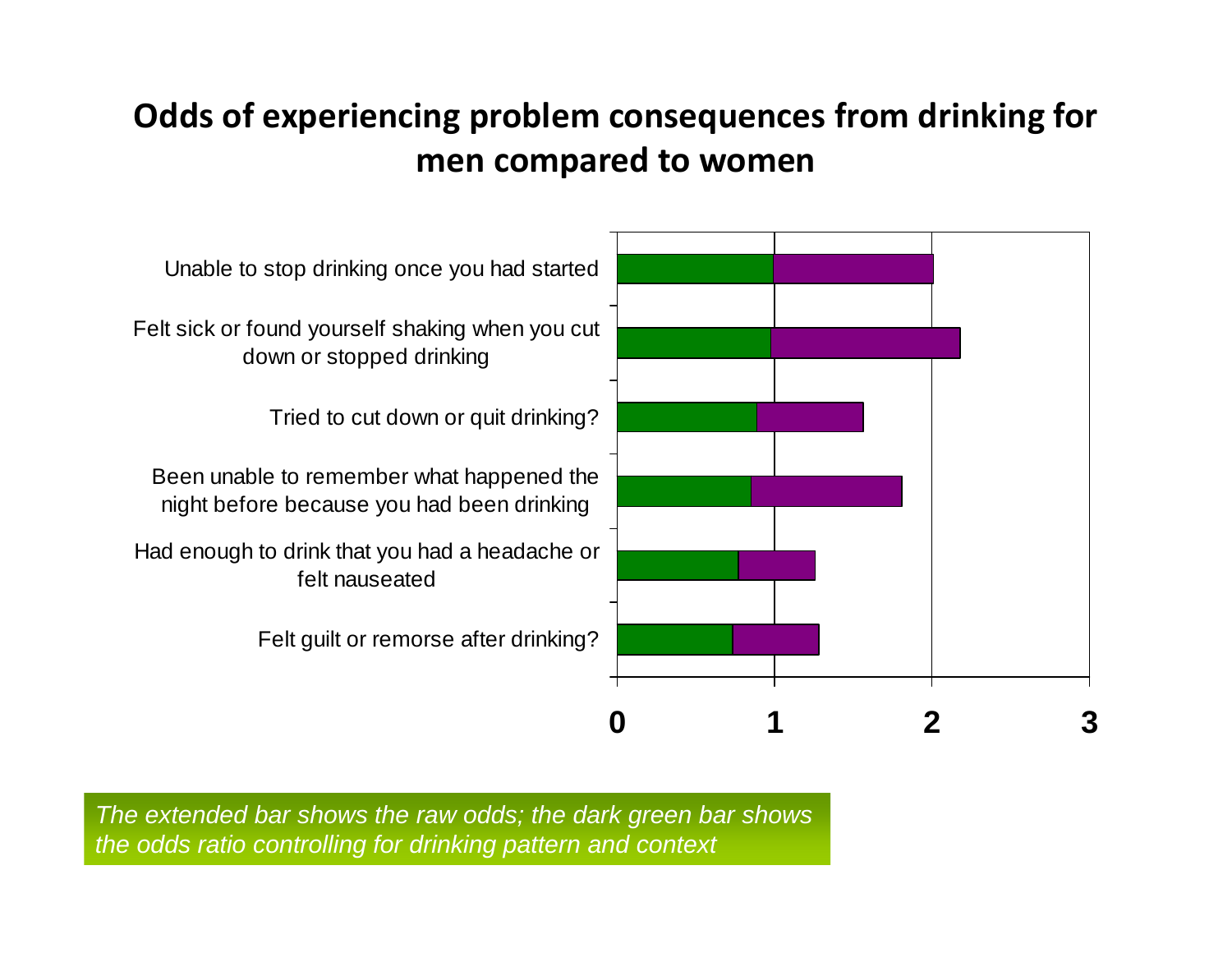# **Odds of reporting perceived harmful effect of drinking for men compared to women**



*The extended bar shows the raw odds; the dark green bar shows the odds ratio controlling for drinking pattern and contextv*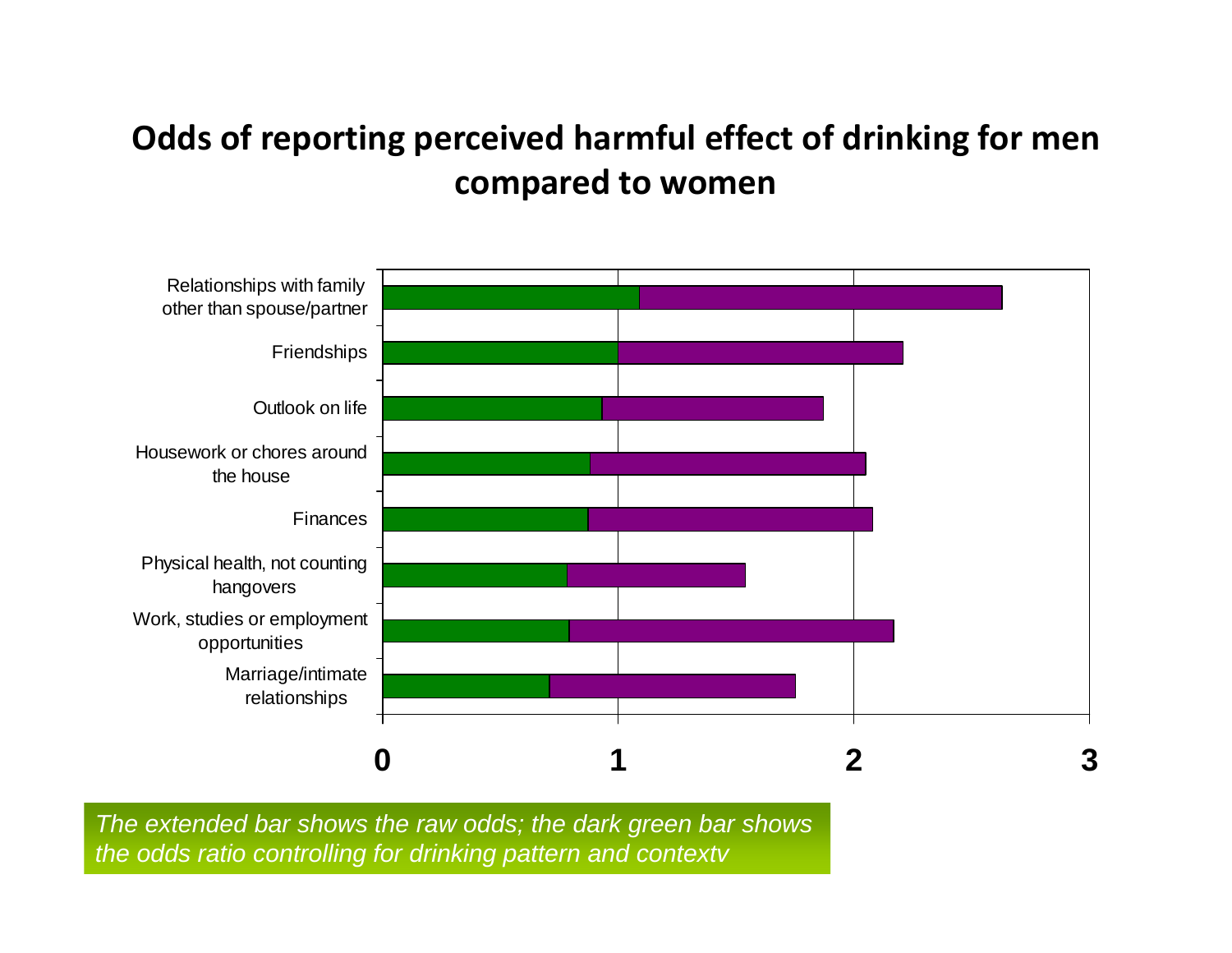### **Odds ratios for consequences that were more likely to be reported by men than by women controlling for level of alcohol consumption**



*The extended bar shows the raw odds; the dark green bar shows the odds ratio controlling for drinking pattern and context*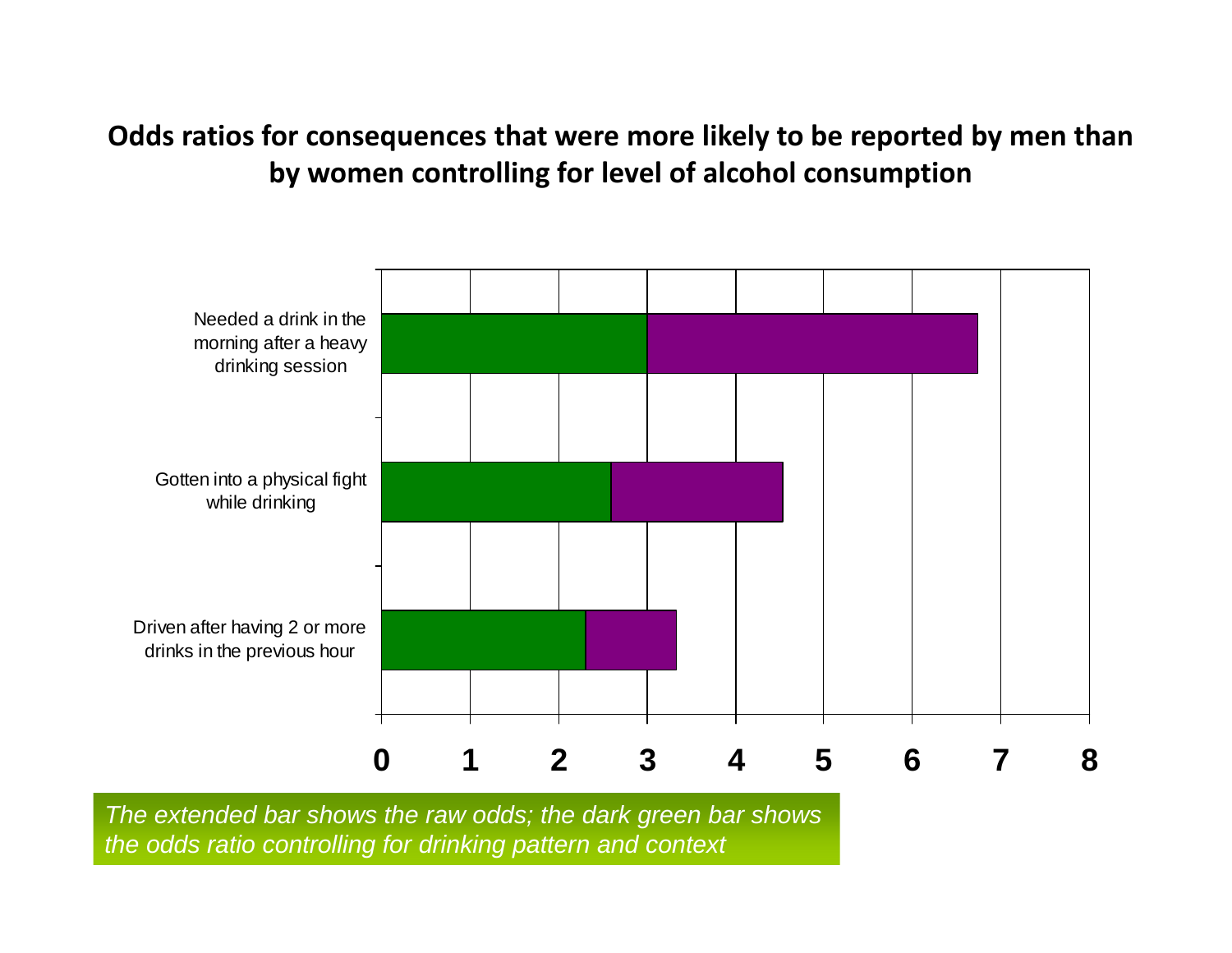# B $\bm{\rightarrow}$ C controlling for A

Relationship between consumption and problems controlling for predictors such as demographics and context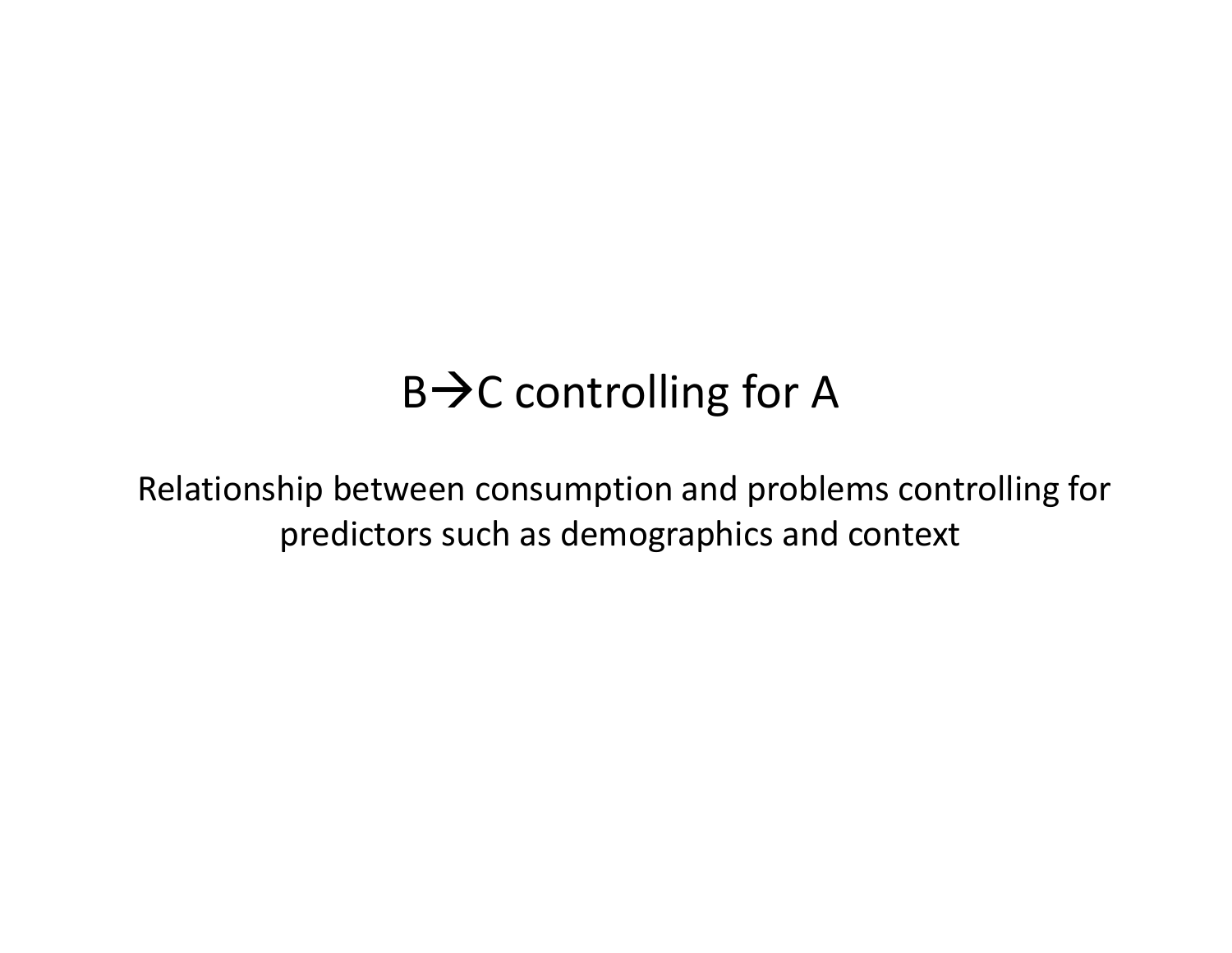4.a. B $\rightarrow$ C controlling for A: Relationship between consumption and specific types of problems (drinking to intoxication, guilt or remorse, driving after drinking and trying to cit down or quit)

‐ controlling for (a) drinking context and (b) respondent characteristics

Graham, K., Demers, A., Bernards, S. with Dell, C., George, A., Kairouz, S., Nadeau, L., Poulin, C., Rehm, J., Wells, S. (November, 2005). *Regional, gender and demographic variations in alcohol problems in Canada: Results from the GENACIS Canada Survey*. Paper presented at "Issues of Substance" Canadian Centre on Substance Abuse National Conference, Markham, Ontario.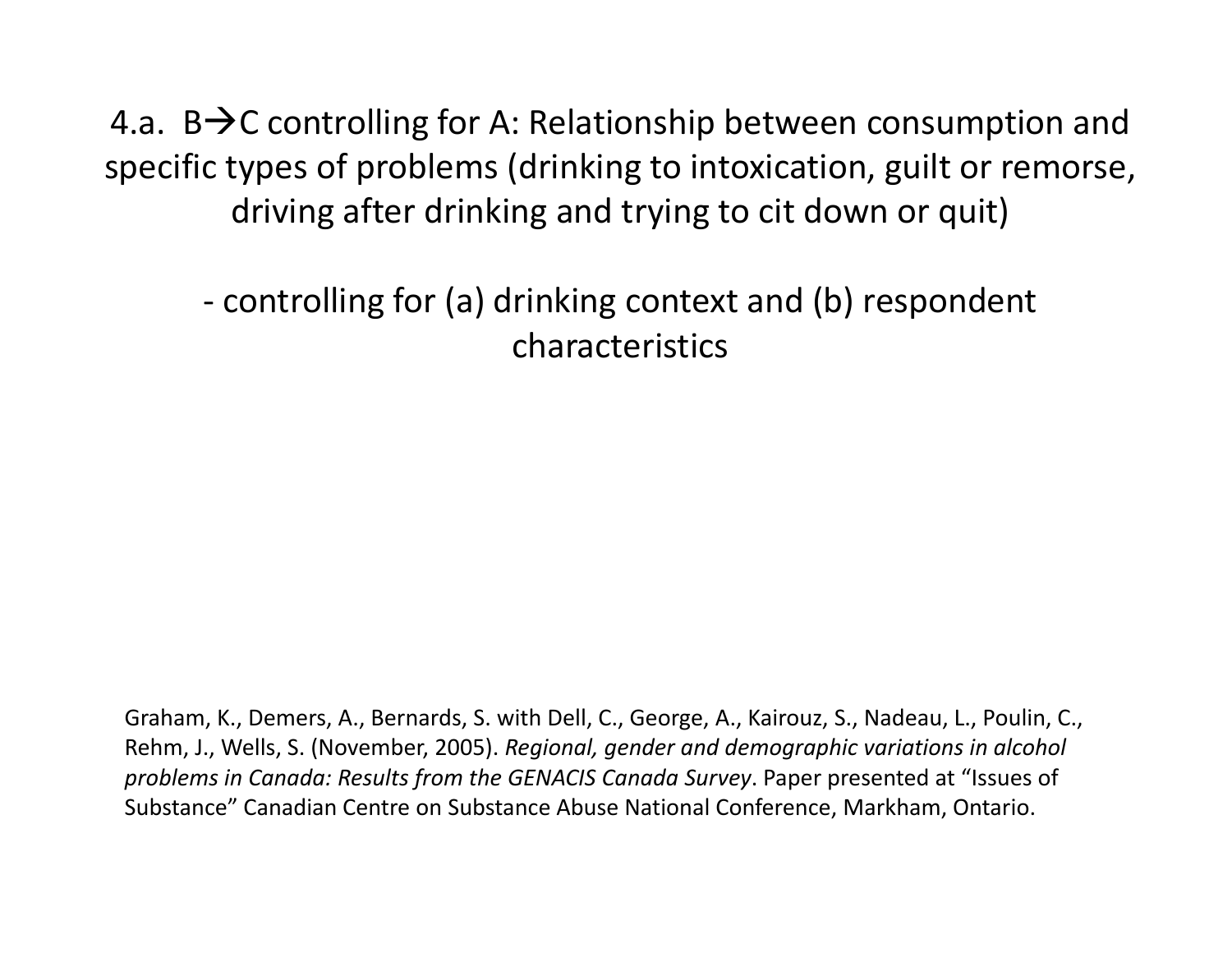#### **Drinking pattern, drinking context and respondent characteristics predicting consequences of drinking to intoxication (odds ratios)**

| <b>Alcohol consumption variables</b>                   |                    |
|--------------------------------------------------------|--------------------|
| Frequency of drinking (days per year)                  | $1.003***$         |
| Usual number of drinks consumed                        | $1.080***$         |
| Maximum number of drinks consumed in a day             | $1.355***$         |
| <b>Drinking context variables</b>                      |                    |
| Proportion of alcohol consumed that was wine           | .959               |
| Proportion of drinking done with meals                 | .876†              |
| Proportion of drinking done at a bar                   | $1.660***$         |
| Proportion of drinking done at a restaurant            | 1.175 <sup>†</sup> |
| <b>Respondent characteristics</b>                      |                    |
| Male gender (female comparison)                        | $.839**$           |
| Age                                                    | $.956***$          |
| Level of education                                     | $1.058***$         |
| Whether born in Canada (not born in Canada comparison) | 1.398 ***          |
| Population of place of residence of respondent         | $1.028***$         |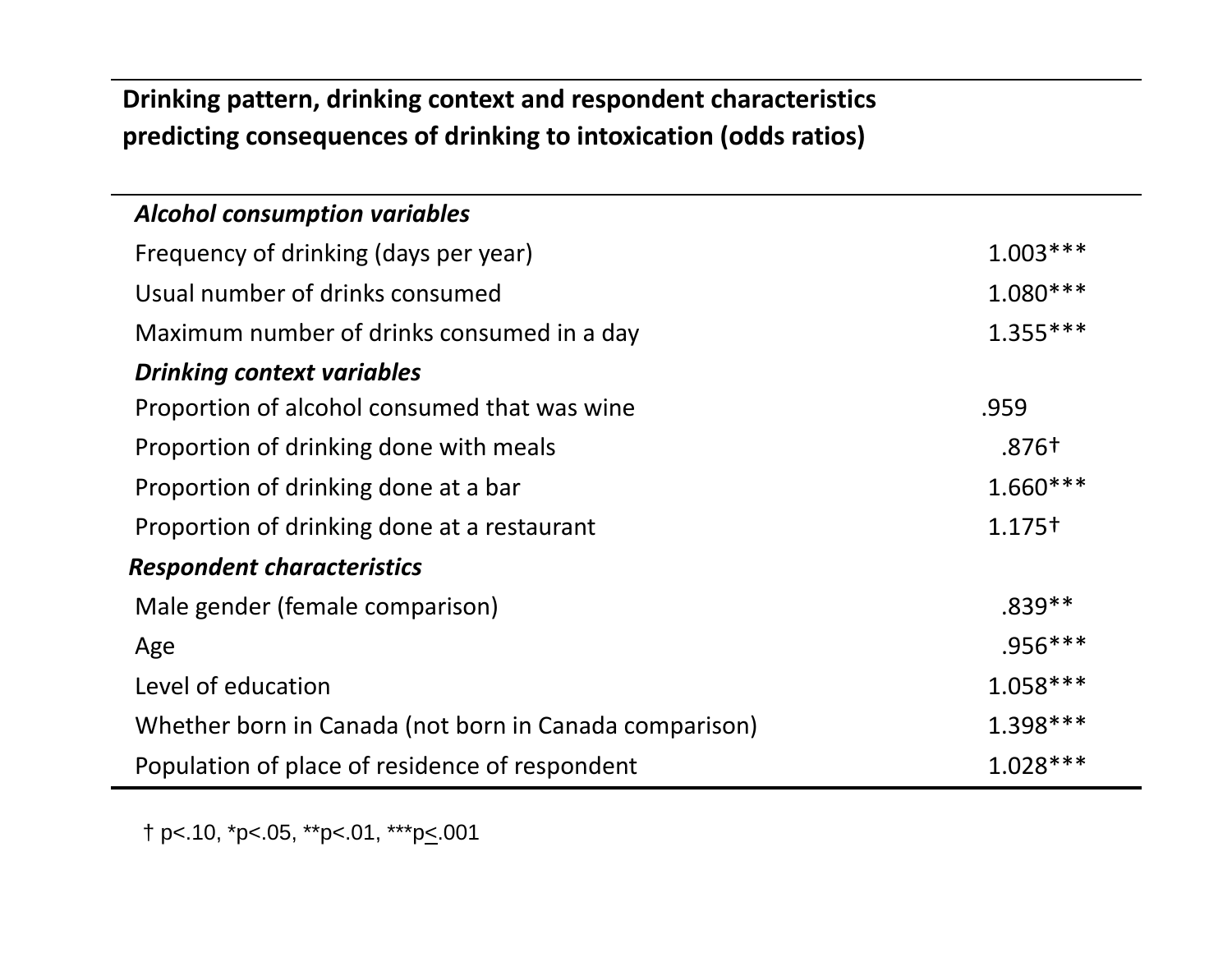### **Drinking pattern, drinking context and respondent characteristics predicting feelings of guilt or remorse after drinking**

| <b>Alcohol consumption variables</b>                   |            |
|--------------------------------------------------------|------------|
| Frequency of drinking (days per year)                  | $1.003***$ |
| Usual number of drinks consumed                        | $1.065***$ |
| Maximum number of drinks consumed in a day             | $1.093***$ |
| <b>Drinking context variables</b>                      |            |
| Proportion of alcohol consumed that was wine           | .826       |
| Proportion of drinking done with meals                 | .881       |
| Proportion of drinking done at a bar                   | $1.571***$ |
| Proportion of drinking done at a restaurant            | .927       |
| <b>Respondent characteristics</b>                      |            |
| Male gender (female comparison)                        | $.702***$  |
| Age                                                    | $.979***$  |
| Level of education                                     | $1.044***$ |
| Whether born in Canada (not born in Canada comparison) | $1.272*$   |
| Population of place of residence of respondent         | $1.022 +$  |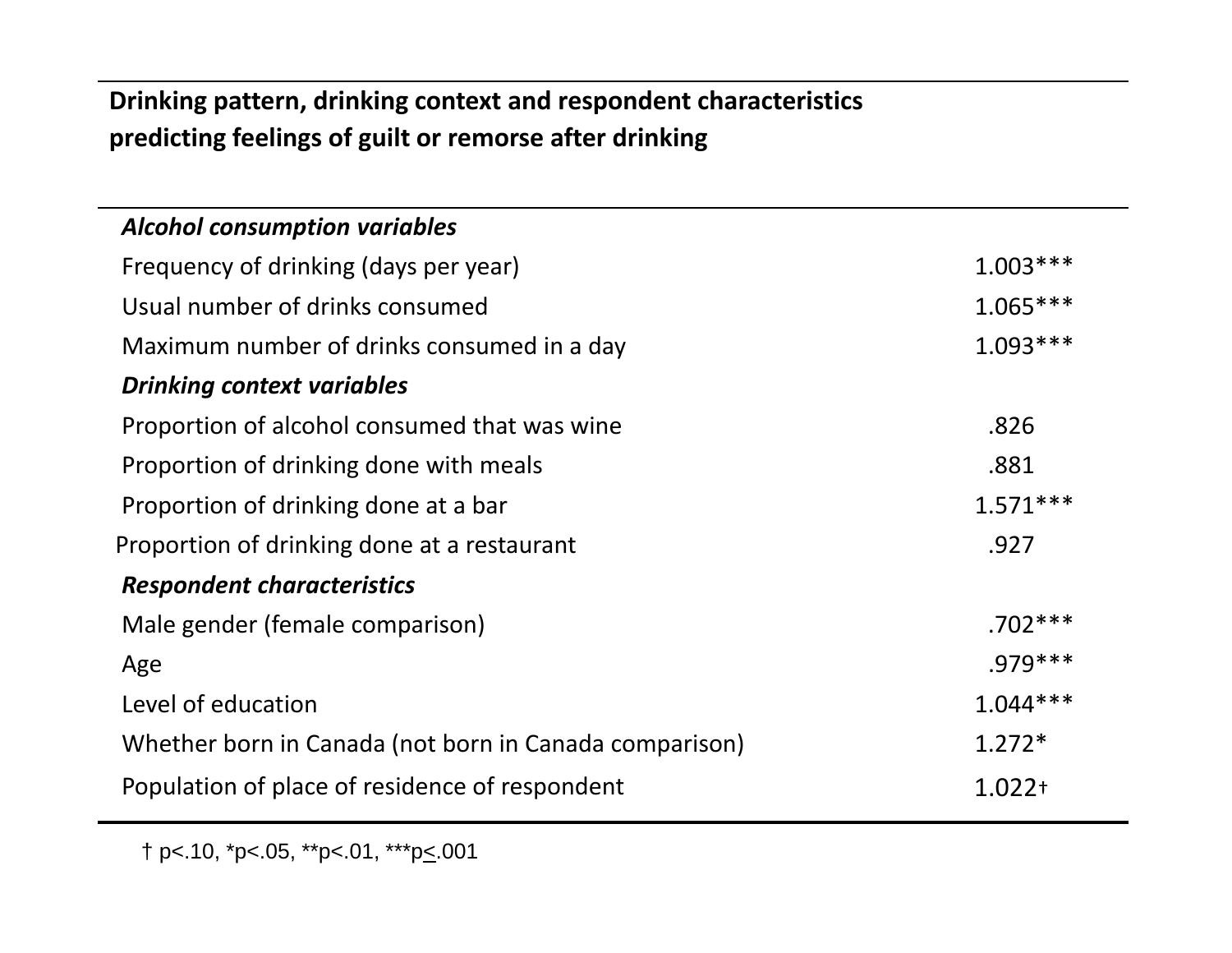#### **Drinking pattern, drinking context and respondent characteristics predicting driving after drinking**

| <b>Alcohol consumption variables</b>                   |            |
|--------------------------------------------------------|------------|
| Frequency of drinking (days per year)                  | $1.004***$ |
| Usual number of drinks consumed                        | .995       |
| Maximum number of drinks consumed in a day             | $1.099***$ |
| <b>Drinking context variables</b>                      |            |
| Proportion of alcohol consumed that was wine           | $.765*$    |
| Proportion of drinking done with meals                 | 1.022      |
| Proportion of drinking done at a bar                   | $1.676***$ |
| Proportion of drinking done at a restaurant            | $1.456***$ |
| <b>Respondent characteristics</b>                      |            |
| Male gender (female comparison)                        | $2.163***$ |
| Age                                                    | 1.003      |
| Level of education                                     | $1.019+$   |
| Whether born in Canada (not born in Canada comparison) | $1.340**$  |
| Population of place of residence of respondent         | $.973**$   |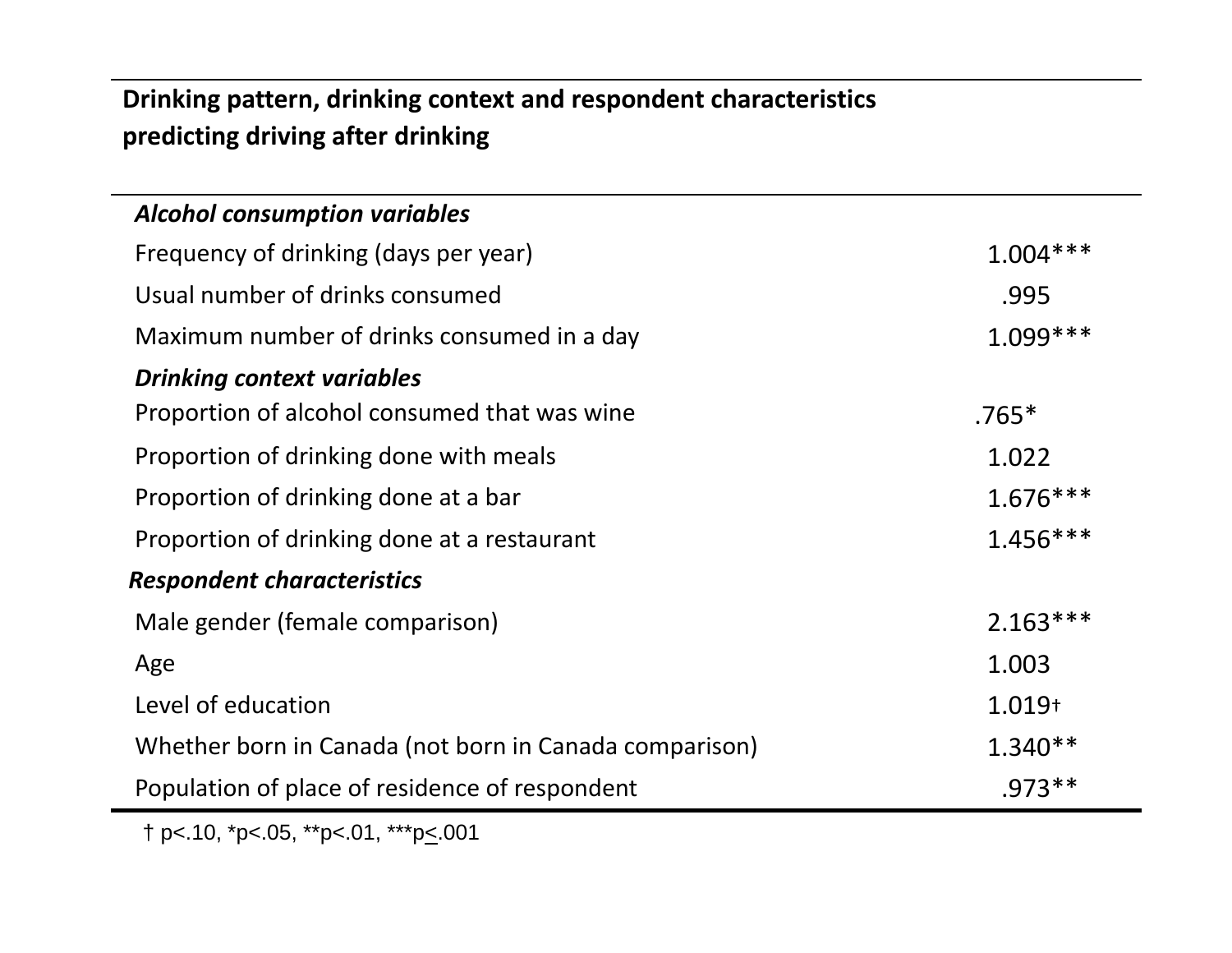#### **Drinking pattern, drinking context and respondent characteristics predicting trying to cut down or quit drinking**

| <b>Alcohol consumption variables</b>                   |            |
|--------------------------------------------------------|------------|
| Frequency of drinking (days per year)                  | $1.004***$ |
| Usual number of drinks consumed                        | $1.061***$ |
| Maximum number of drinks consumed in a day             | $1.045***$ |
| <b>Drinking context variables</b>                      |            |
| Proportion of alcohol consumed that was wine           | .913       |
| Proportion of drinking done with meals                 | $.811*$    |
| Proportion of drinking done at a bar                   | 1.053      |
| Proportion of drinking done at a restaurant            | .939       |
| <b>Respondent characteristics</b>                      |            |
| Male gender (female comparison)                        | $.831*$    |
| Age                                                    | $.988***$  |
| Level of education                                     | $.953***$  |
| Whether born in Canada (not born in Canada comparison) | .985       |
| Population of place of residence of respondent         | 1.008      |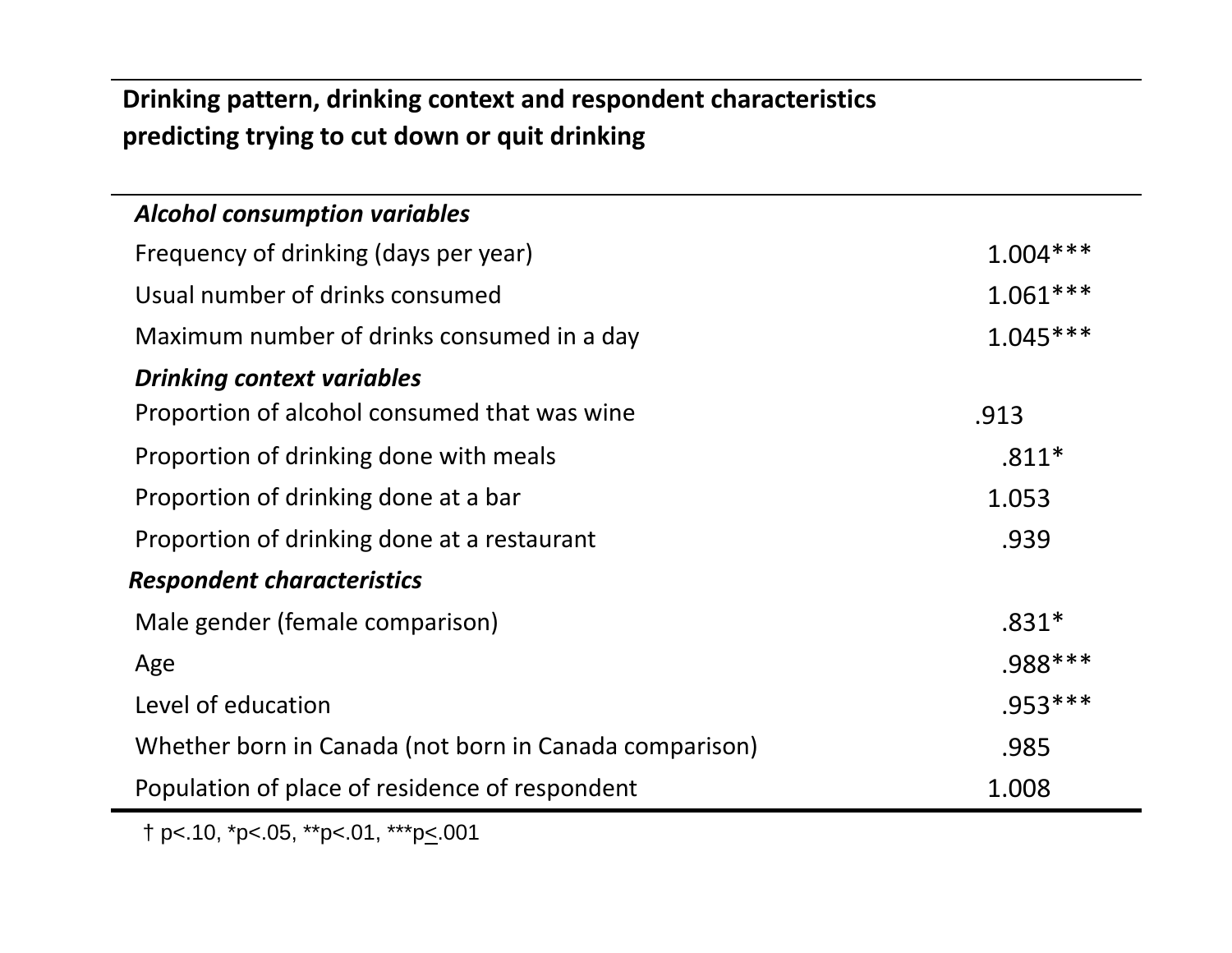# **Some conclusions**

- $\bullet$  Relationship between consumption and problems varies with the measure of consumption (and the measure & type of problem)
	- multicollinearity between consumption measures as an issue
- •• Predictors of problems may or may not be the same as predictors of consumption

‐‐

- • Controlling consumption may "wipe out" relations between predictors and problems
	- $\rightarrow$  Two step prediction (Lee Robins): demographics predict heavy drinking; personal history/personality predicts who among heavy drinkers get in trouble??
	- $\rightarrow$  Whether you want to control for consumption depends on intended use fo data:

 $\rightarrow$  You would not want to control if the objective is to identify high risk groups

 $\rightarrow$  You would want to control if the objective is to understand the relationship between demographics etc. and problem consequences from drinking